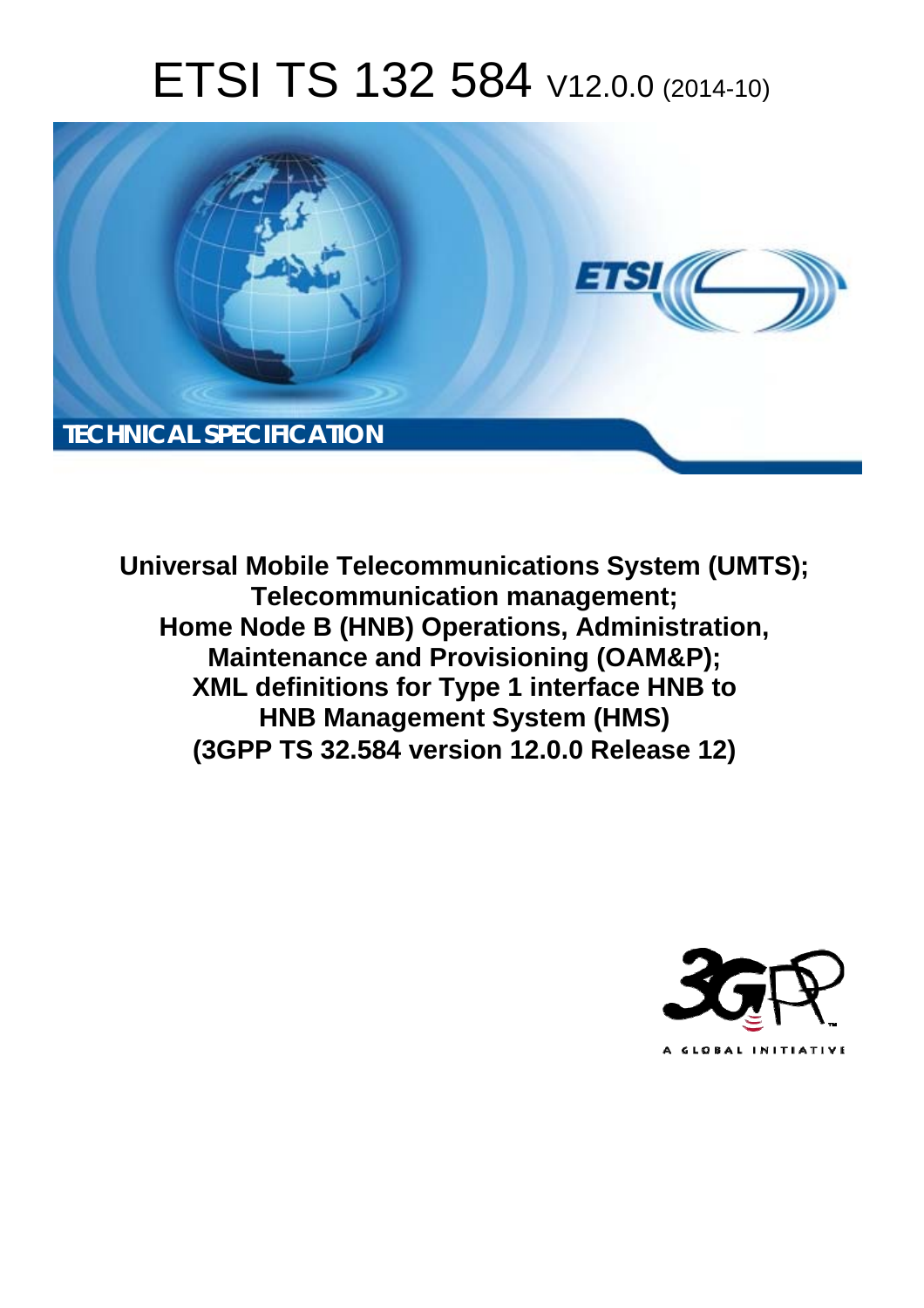Reference RTS/TSGS-0532584vc00

> Keywords UMTS

#### *ETSI*

#### 650 Route des Lucioles F-06921 Sophia Antipolis Cedex - FRANCE

Tel.: +33 4 92 94 42 00 Fax: +33 4 93 65 47 16

Siret N° 348 623 562 00017 - NAF 742 C Association à but non lucratif enregistrée à la Sous-Préfecture de Grasse (06) N° 7803/88

#### *Important notice*

The present document can be downloaded from: [http://www.etsi.org](http://www.etsi.org/)

The present document may be made available in electronic versions and/or in print. The content of any electronic and/or print versions of the present document shall not be modified without the prior written authorization of ETSI. In case of any existing or perceived difference in contents between such versions and/or in print, the only prevailing document is the print of the Portable Document Format (PDF) version kept on a specific network drive within ETSI Secretariat.

Users of the present document should be aware that the document may be subject to revision or change of status. Information on the current status of this and other ETSI documents is available at <http://portal.etsi.org/tb/status/status.asp>

If you find errors in the present document, please send your comment to one of the following services: [http://portal.etsi.org/chaircor/ETSI\\_support.asp](http://portal.etsi.org/chaircor/ETSI_support.asp)

#### *Copyright Notification*

No part may be reproduced or utilized in any form or by any means, electronic or mechanical, including photocopying and microfilm except as authorized by written permission of ETSI.

The content of the PDF version shall not be modified without the written authorization of ETSI. The copyright and the foregoing restriction extend to reproduction in all media.

> © European Telecommunications Standards Institute 2014. All rights reserved.

**DECT**TM, **PLUGTESTS**TM, **UMTS**TM and the ETSI logo are Trade Marks of ETSI registered for the benefit of its Members. **3GPP**TM and **LTE**™ are Trade Marks of ETSI registered for the benefit of its Members and of the 3GPP Organizational Partners.

**GSM**® and the GSM logo are Trade Marks registered and owned by the GSM Association.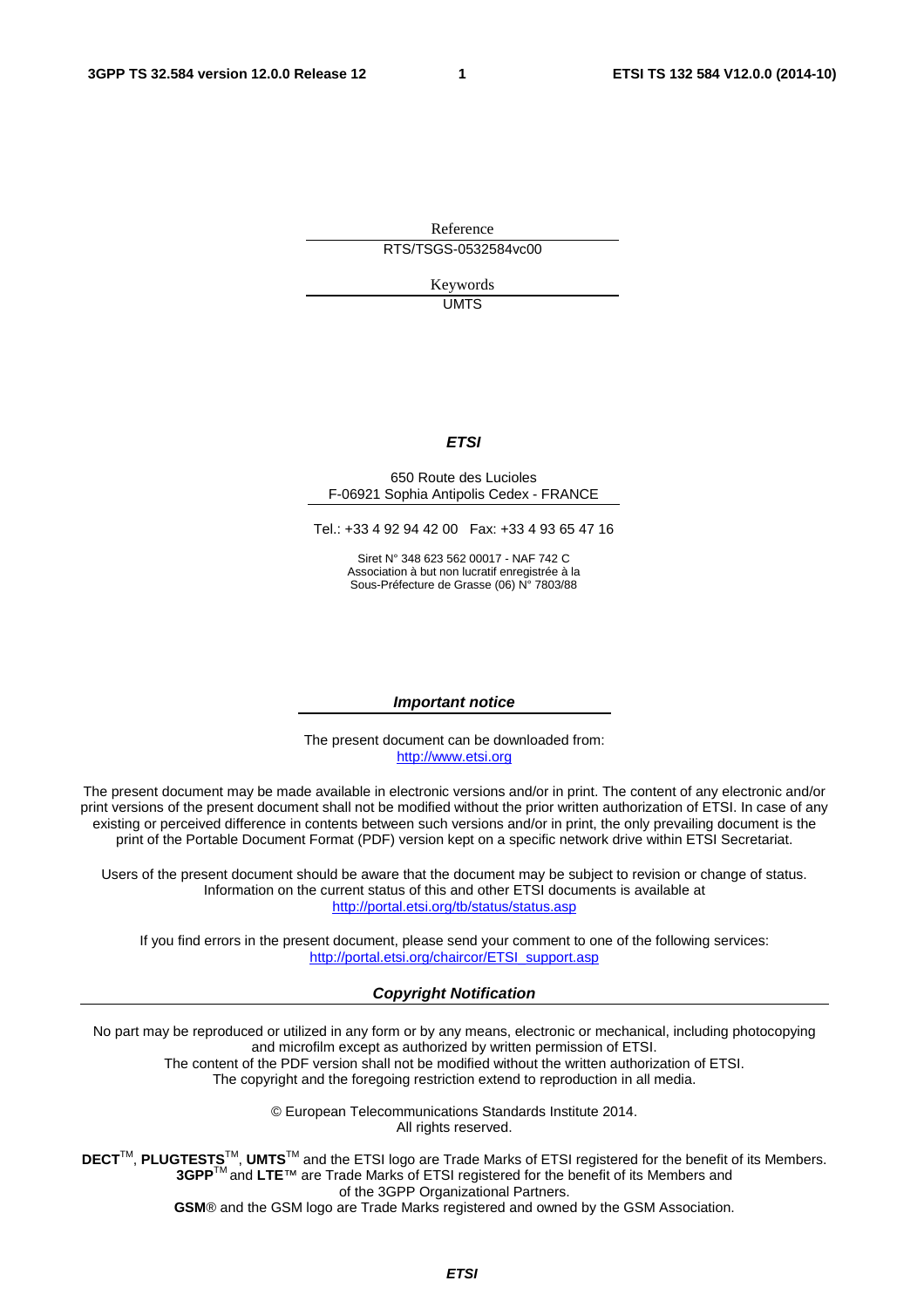# Intellectual Property Rights

IPRs essential or potentially essential to the present document may have been declared to ETSI. The information pertaining to these essential IPRs, if any, is publicly available for **ETSI members and non-members**, and can be found in ETSI SR 000 314: *"Intellectual Property Rights (IPRs); Essential, or potentially Essential, IPRs notified to ETSI in respect of ETSI standards"*, which is available from the ETSI Secretariat. Latest updates are available on the ETSI Web server [\(http://ipr.etsi.org](http://webapp.etsi.org/IPR/home.asp)).

Pursuant to the ETSI IPR Policy, no investigation, including IPR searches, has been carried out by ETSI. No guarantee can be given as to the existence of other IPRs not referenced in ETSI SR 000 314 (or the updates on the ETSI Web server) which are, or may be, or may become, essential to the present document.

### Foreword

This Technical Specification (TS) has been produced by ETSI 3rd Generation Partnership Project (3GPP).

The present document may refer to technical specifications or reports using their 3GPP identities, UMTS identities or GSM identities. These should be interpreted as being references to the corresponding ETSI deliverables.

The cross reference between GSM, UMTS, 3GPP and ETSI identities can be found under <http://webapp.etsi.org/key/queryform.asp>.

# Modal verbs terminology

In the present document "**shall**", "**shall not**", "**should**", "**should not**", "**may**", "**may not**", "**need**", "**need not**", "**will**", "**will not**", "**can**" and "**cannot**" are to be interpreted as described in clause 3.2 of the [ETSI Drafting Rules](http://portal.etsi.org/Help/editHelp!/Howtostart/ETSIDraftingRules.aspx) (Verbal forms for the expression of provisions).

"**must**" and "**must not**" are **NOT** allowed in ETSI deliverables except when used in direct citation.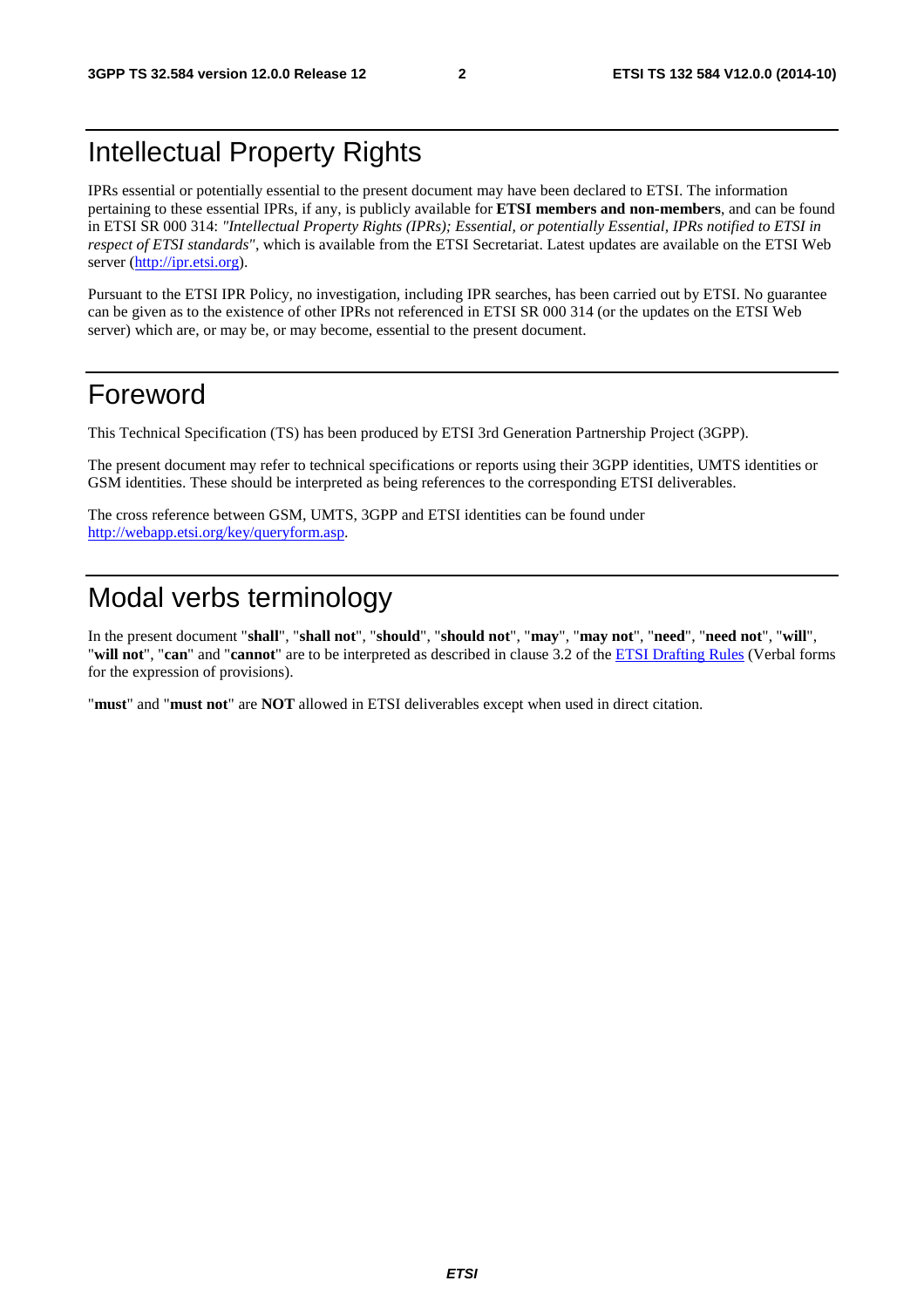$\mathbf{3}$ 

# Contents

| 1                                                       |                               |  |  |  |  |  |
|---------------------------------------------------------|-------------------------------|--|--|--|--|--|
| 2                                                       |                               |  |  |  |  |  |
| 3<br>3.1<br>3.2                                         |                               |  |  |  |  |  |
| $\overline{4}$<br>4.1<br>4.2<br>4.2.1<br>4.2.2<br>4.2.3 |                               |  |  |  |  |  |
| 5<br>5.1<br>5.2<br>5.2.1<br>5.2.2<br>5.2.2              |                               |  |  |  |  |  |
|                                                         | <b>Annex A (informative):</b> |  |  |  |  |  |
| A.1                                                     |                               |  |  |  |  |  |
| A.2                                                     |                               |  |  |  |  |  |
|                                                         | <b>Annex B (informative):</b> |  |  |  |  |  |
|                                                         | <b>Annex C</b> (informative): |  |  |  |  |  |
|                                                         |                               |  |  |  |  |  |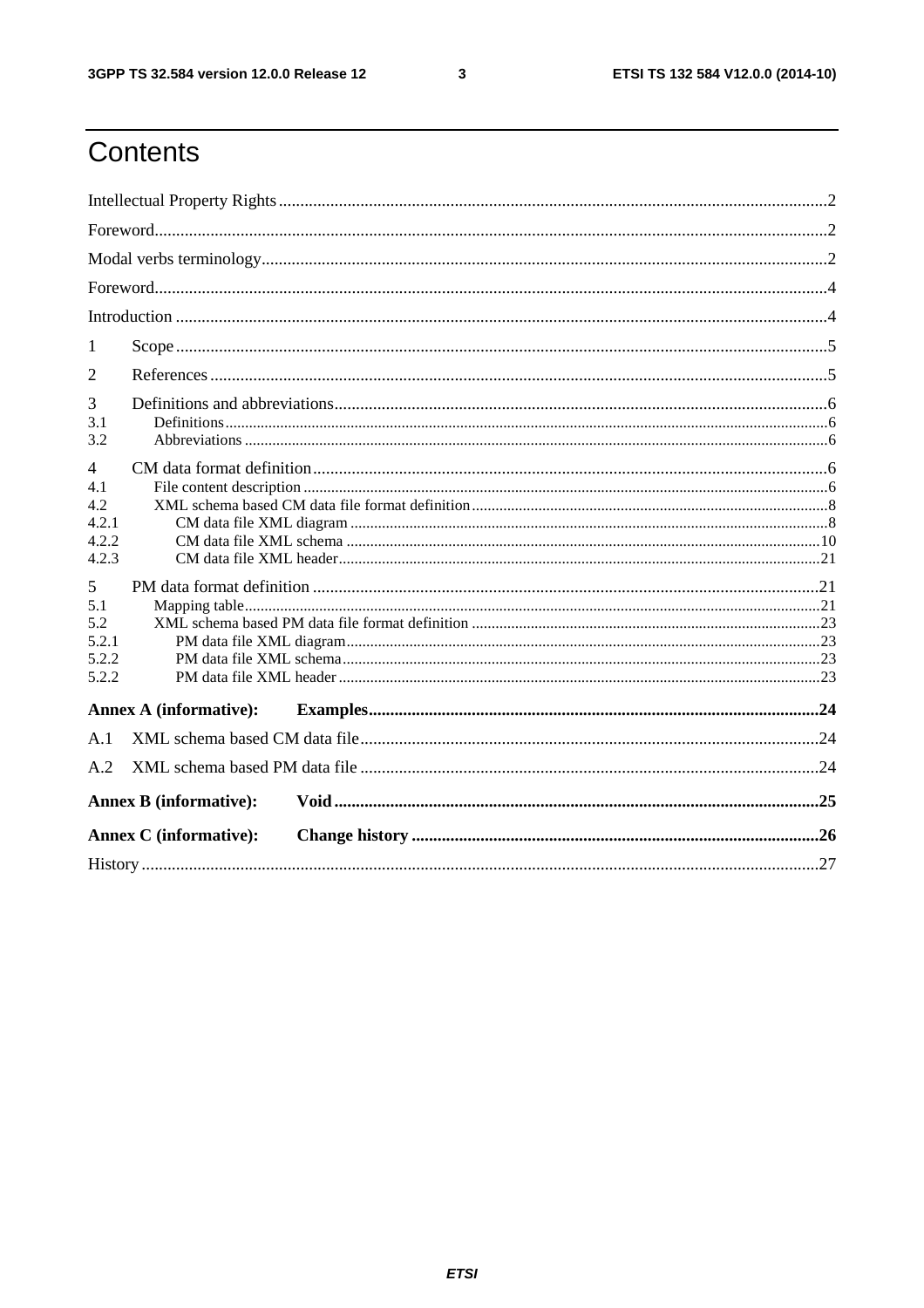# Foreword

This Technical Specification has been produced by the 3<sup>rd</sup> Generation Partnership Project (3GPP).

The contents of the present document are subject to continuing work within the TSG and may change following formal TSG approval. Should the TSG modify the contents of the present document, it will be re-released by the TSG with an identifying change of release date and an increase in version number as follows:

Version x.y.z

where:

- x the first digit:
	- 1 presented to TSG for information;
	- 2 presented to TSG for approval;
	- 3 or greater indicates TSG approved document under change control.
- y the second digit is incremented for all changes of substance, i.e. technical enhancements, corrections, updates, etc.
- z the third digit is incremented when editorial only changes have been incorporated in the document.

# Introduction

The present document is part of a TS-family covering the 3<sup>rd</sup> Generation Partnership Project Technical Specification Group Services and System Aspects, Telecommunication Management; as identified below:

| 32.581: | "Telecommunications management; Home Node B (HNB) Operations, Administration,<br>Maintenance and Provisioning (OAM&P); Concepts and requirements for Type 1 interface HNB<br>to HNB Management System (HMS)" |
|---------|--------------------------------------------------------------------------------------------------------------------------------------------------------------------------------------------------------------|
| 32.582: | "Telecommunications management; Home Node B (HNB) Operations, Administration,<br>Maintenance and Provisioning (OAM&P); Information model for Type 1 interface HNB to HNB<br>Management System (HMS)"         |
| 32.583: | "Telecommunications management; Home Node B (HNB) Operations, Administration,<br>Maintenance and Provisioning (OAM&P); Procedure flows for Type 1 interface HNB to HNB<br>Management System (HMS)"           |
| 32.584: | "Telecommunications management; Home Node B (HNB) Operations, Administration,<br>Maintenance and Provisioning (OAM&P); XML definitions for Type 1 interface HNB to HNB<br>Management System (HMS)"           |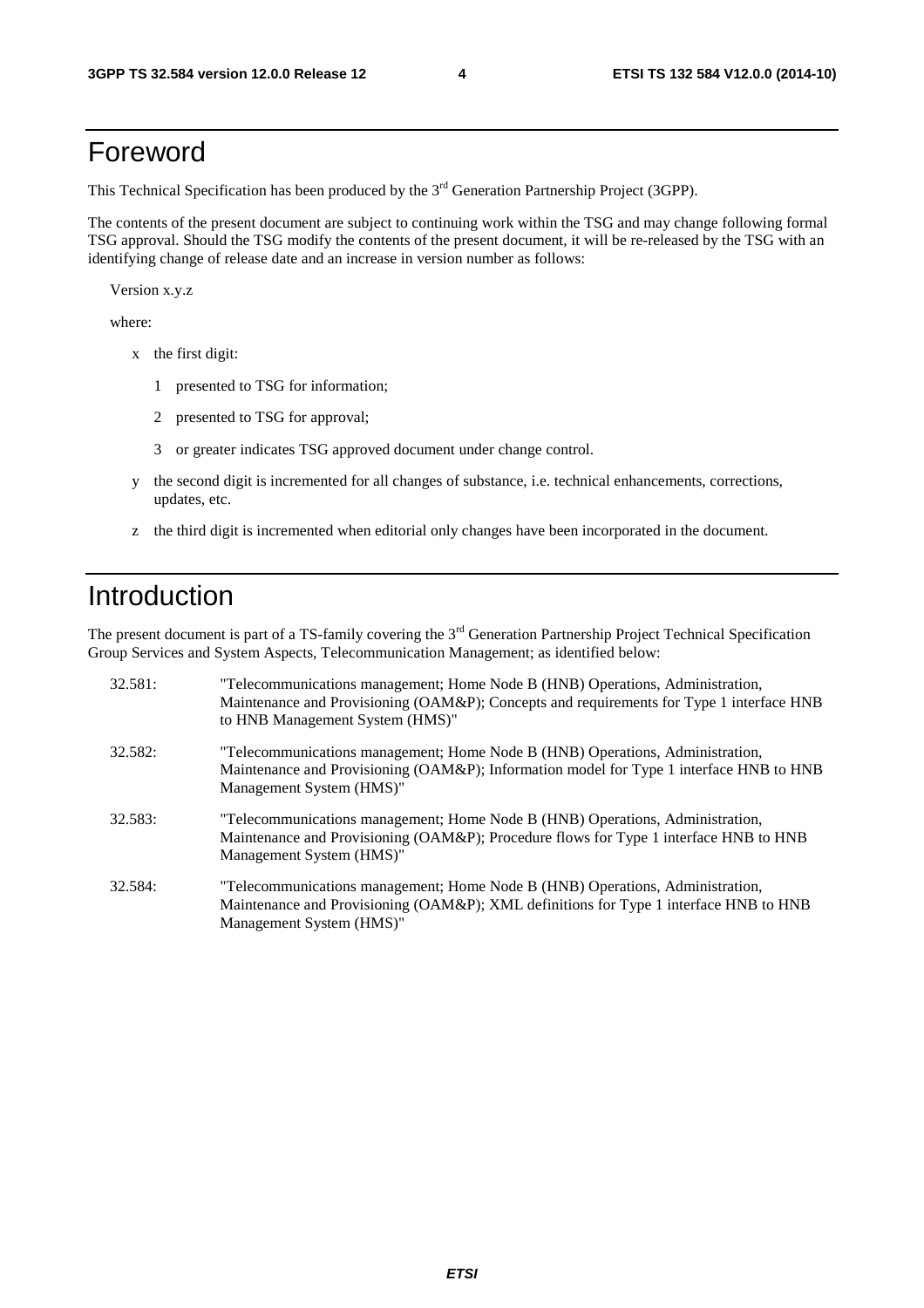### 1 Scope

The present document describes the data format for Configuration Management and Performance Management for Home Node B (HNB). The XML definitions captured in this document shall be met via Type 1 interface between HNB and HNB Management System (HMS).

# 2 References

The following documents contain provisions which, through reference in this text, constitute provisions of the present document.

- References are either specific (identified by date of publication, edition number, version number, etc.) or non-specific.
- For a specific reference, subsequent revisions do not apply.
- For a non-specific reference, the latest version applies. In the case of a reference to a 3GPP document (including a GSM document), a non-specific reference implicitly refers to the latest version of that document *in the same Release as the present document*.
- [1] 3GPP TR 21.905: "Vocabulary for 3GPP Specifications".
- [2] 3GPP TS 32.101: "Telecommunication management; Principles and high level requirements".
- [3] 3GPP TS 32.102: "Telecommunication management; Architecture".
- [4] 3GPP TS 32.300: "Telecommunication management; Configuration Management (CM); Name convention for Managed Objects".
- [5] Void.
- [6] 3GPP TR R3.020, Home (e)NodeB
- [7] TR-069 Amendment 2, CPE WAN Management Protocol v1.1, Broadband Forum
- [8] 3GPP TS 32.435: "Telecommunication management; Performance measurement: eXtensible Markup Language (XML) file format definition"
- [9] 3GPP TS 32.582: "Telecommunications management; Home Node B (HNB) Operations, Administration, Maintenance and Provisioning (OAM&P); Information model for Type 1 interface HNB to HNB Management System (HMS)"
- [10] W3C REC-xml-20001006: "Extensible Markup Language (XML) 1.0 (Second Edition)".
- [11] W3C REC-xmlschema-0-20010502: "XML Schema Part 0: Primer".
- [12] W3C REC-xmlschema-1-20010502: "XML Schema Part 1: Structures".
- [13] W3C REC-xmlschema-2-20010502: "XML Schema Part 2: Datatypes".
- [14] W3C REC-xml-names-19990114: "Namespaces in XML".
- [15] TR-157 Amendment 1 'Component Objects for CWMP', Broadband Forum.
- [16] TR-098 Amendment 2, "Internet Gateway Device Data Model for TR-069", Broadband Forum
- [17] 3GPP TS 32.622: "Telecommunication management; Configuration Management (CM); Generic network resources Integration Reference Point (IRP): Network Resource Model (NRM)".

[18] 3GPP TS 32.772: 'Telecommunication management; Home Node B (HNB) Subsystem (HNS); Integration Reference Point (IRP); Information Service (IS)'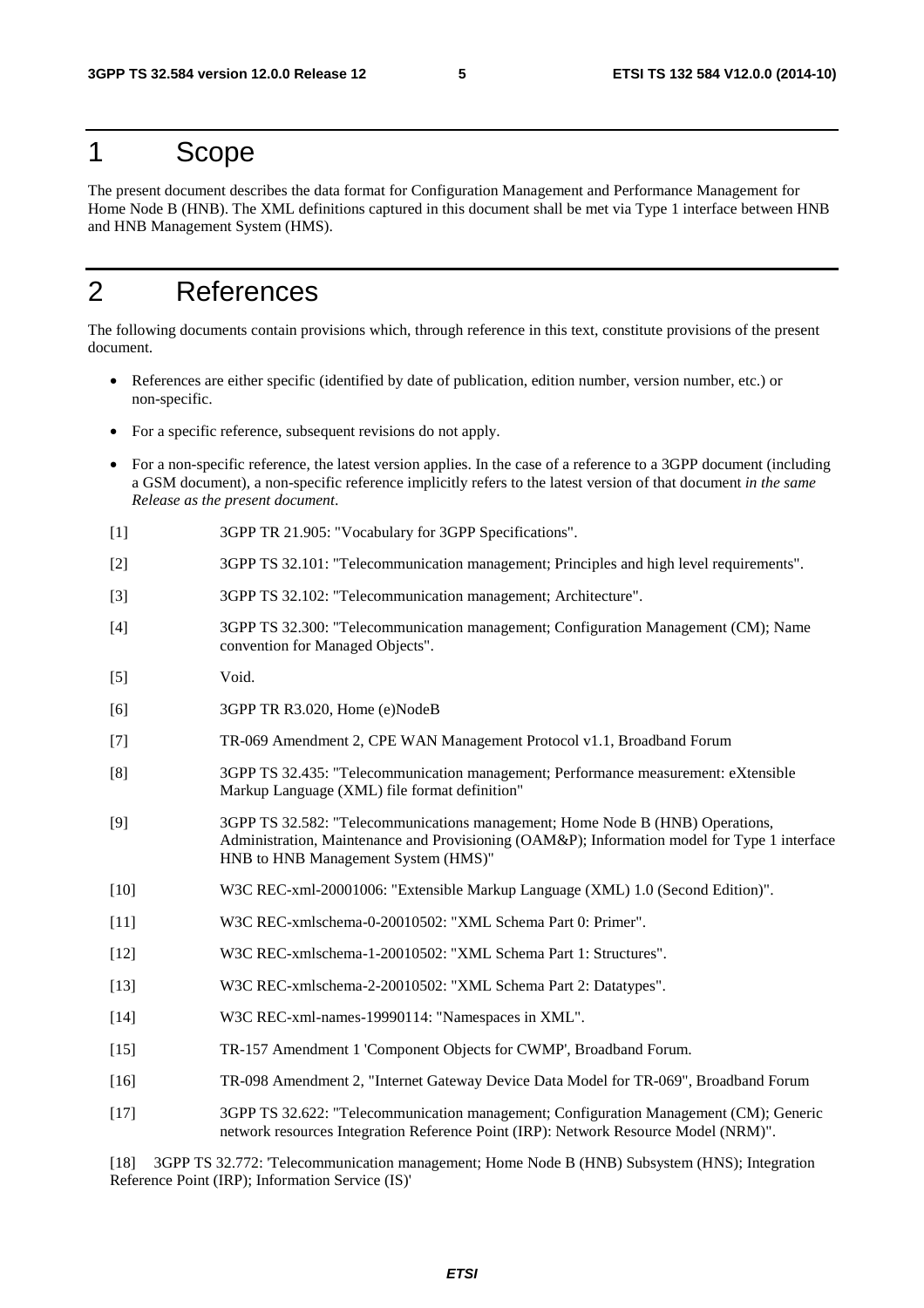- [19] 3GPP TS 22.220: 'Service requirements for Home Node B (HNB) and Home eNode B (HeNB)'
- [20] 3GPP TS 32.432: 'Telecommunication management; Performance measurement: File format definition'

### 3 Definitions and abbreviations

#### 3.1 Definitions

For the purposes of the present document, the terms and definitions given in TR 21.905 [1] and the following apply. A term defined in the present document takes precedence over the definition of the same term, if any, in TR 21.905 [1].

**Home NodeB, 3G Home NodeB:** These terms, their derivations and abbreviations are used synonymously throughout this document.

#### 3.2 Abbreviations

For the purposes of the present document, the abbreviations given in TR 21.905 [1] and the following apply. An abbreviation defined in the present document takes precedence over the definition of the same abbreviation, if any, in TR 21.905 [1].

| DМ           | Domain Manager                             |
|--------------|--------------------------------------------|
| EM           | Element Manager                            |
| <b>FFS</b>   | For Further Study                          |
| <b>HNB</b>   | Home Node B                                |
| <b>HMS</b>   | <b>HNB</b> Management System               |
| <b>IP</b>    | Internet Protocol                          |
| <b>LTE</b>   | Long Term Evolution                        |
| <b>MME</b>   | Mobile Management Entity                   |
| <b>NGMN</b>  | <b>Next Generation Mobile Networks</b>     |
| PnP          | Plug and Play                              |
| SAE          | <b>System Architecture Evolution</b>       |
| <b>SON</b>   | <b>Self-Organising Networks</b>            |
| <b>TBD</b>   | To Be Discussed                            |
| <b>UMTS</b>  | Universal Mobile Telecommunications System |
| <b>UTRAN</b> | <b>UMTS Radio Access Network</b>           |
|              |                                            |

# 4 CM data format definition

This clause describes the format of Configuration Management data.

### 4.1 File content description

Table 4.1 lists all the file content items, provides and explanation of the individual items, and maps the file content items to those used in the XML schema based file format definitions. XML tag attributes are useful where data values bind tightly to its parent element. They have been used where appropriate.

|  |  | Table 4.1 File Content Description and Mapping of File Content Items to XML tags |
|--|--|----------------------------------------------------------------------------------|
|  |  |                                                                                  |

| <b>File Content Item</b> | XML schema based<br><b>XML</b> tag | <b>Description</b>                                                                                                                                                                                                                                              |
|--------------------------|------------------------------------|-----------------------------------------------------------------------------------------------------------------------------------------------------------------------------------------------------------------------------------------------------------------|
| configDataCollection     | configDataFile                     | This is the top-level tag, which identifies the file as a collection of<br>config data. The file content is made up of a header<br>("configFileHeader"), the collection of configuration items<br>("configData"), and a configfile footer ("configFileFooter"). |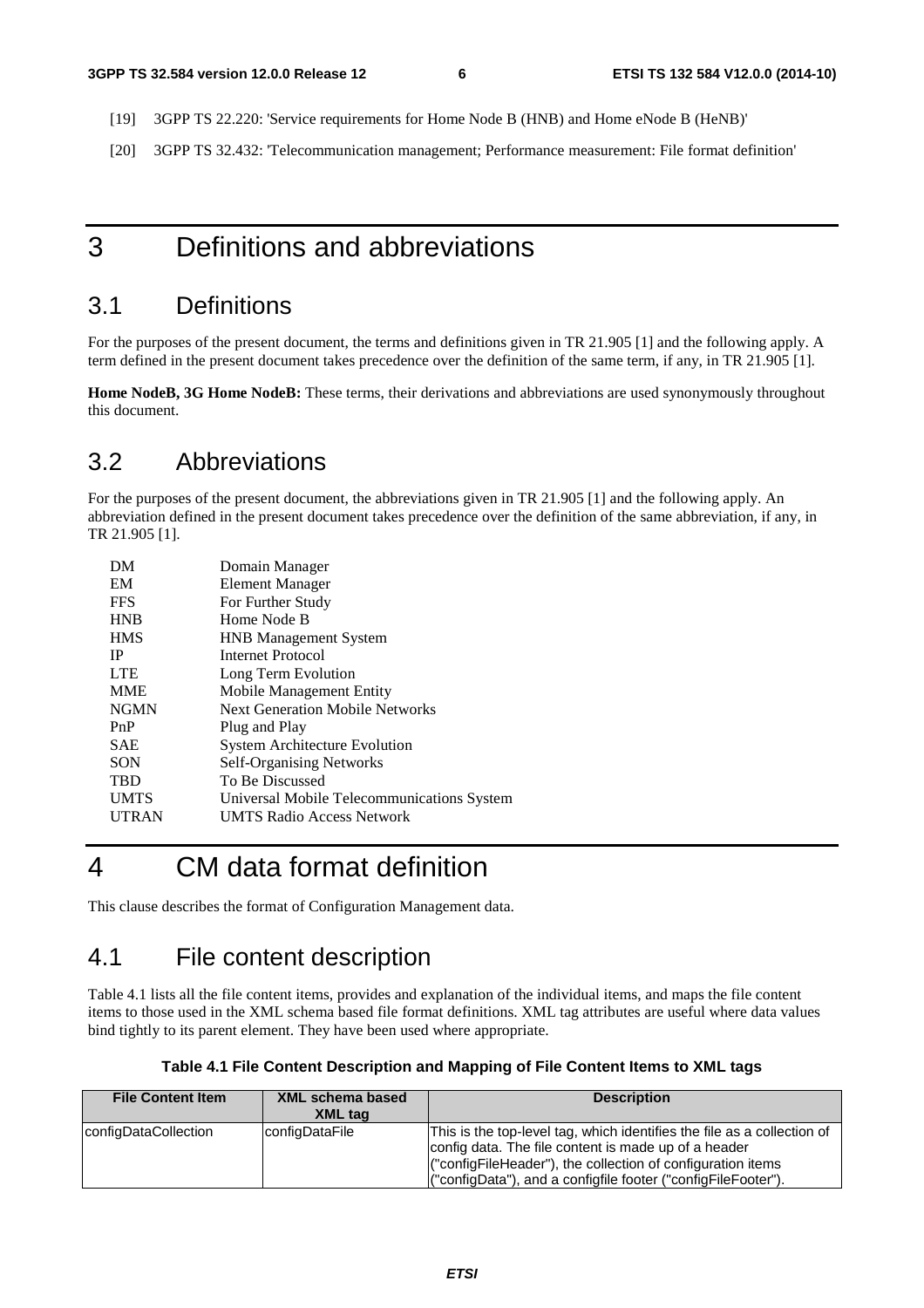| <b>File Content Item</b> | <b>XML schema based</b><br><b>XML</b> tag | <b>Description</b>                                                                                                                                                                                                                                                                                                                                                                                                                                                                                                                                                                                                                                                                                                                                                                                |
|--------------------------|-------------------------------------------|---------------------------------------------------------------------------------------------------------------------------------------------------------------------------------------------------------------------------------------------------------------------------------------------------------------------------------------------------------------------------------------------------------------------------------------------------------------------------------------------------------------------------------------------------------------------------------------------------------------------------------------------------------------------------------------------------------------------------------------------------------------------------------------------------|
| configFileHeader         | fileHeader                                | This is the configuration data file header to be inserted in each<br>file. It includes a version indicator, the sendor name, and vendor<br>name of the sending network node.                                                                                                                                                                                                                                                                                                                                                                                                                                                                                                                                                                                                                      |
| configData               | configData                                | The "configData" construct represents the sequence of zero or<br>more configuration parameter items contained in the file.<br>Each "configData" element contains the name of the NE ("nEId")<br>and the list of parameters to be created, modified or deleted<br>which pertaining to that NE<br>The "configData" consists of DeviceData, DiagnosticsData, and<br>FAPServiceData                                                                                                                                                                                                                                                                                                                                                                                                                   |
| configFileFooter         | fileFooter                                | The configuration data file footer to be inserted in each file. It<br>includes a time stamp, which refers to the time when the file is<br>closed for sending to the NE.                                                                                                                                                                                                                                                                                                                                                                                                                                                                                                                                                                                                                           |
| fileFormatVersion        | fileHeader<br>fileFormatVersion           | This parameter identifies the file format version applied by the<br>sender. The format version defined in the present document<br>shall be the abridged number and version of this 3GPP<br>document (see below).<br>The abridged number and version of a 3GPP document is<br>constructed from its version specific full reference "3GPP []<br>(yyyy-mm)" by:<br>- removing the leading "3GPP TS"<br>- removing everything including and after the version third digit,<br>representing editorial only changes, together with its preceding<br>dot character<br>from the resulting string, removing leading and trailing white<br>space, replacing every multi character white space by a single<br>space character and changing the case of all characters to<br>uppercase.<br>e.g. "32.584 V8.0" |
| senderName               | fileHeader senderName                     | If this is a downloaded file from HMS to HNB, then this attribute<br>shall hold the DN of HMS whose name hierarchy is defined<br>section 6.2.1 of TS 32.772 [18].<br>Example:<br>"DC=a1.companyNN.com,SubNetwork=1,ManagementNode=6,<br>HMSFunction=H3WT2"<br>If this is an uploaded file from HNB to HMS, then this attribute<br>shall hold the DN of HNB. See Note 1 of Table 5.1.<br>See TS 32.300 [4] for definition of DN.                                                                                                                                                                                                                                                                                                                                                                   |
| vendorName               | fileHeader vendorName                     | The "vendorName" identifies the vendor of the equipment that<br>provided the measurement file. The string may be empty (i.e.<br>string size =0) if the "vendorName" is not configured in the<br>sender.<br>For the XML schema based XML format, XML attribute<br>specification "vendorName" may be absent in case the<br>"vendorName" is not configured in the sender.                                                                                                                                                                                                                                                                                                                                                                                                                            |
| neld                     | managedElement                            | The unique identification of the NE in the system. It includes the<br>user name ("nEUserName"), the distinguished name<br>("nEDistinguishedName") and the software version<br>("nESoftwareVersion") of the NE.                                                                                                                                                                                                                                                                                                                                                                                                                                                                                                                                                                                    |
| neUserName               | managedElement<br>userLabel               | This is the user definable name ("userLabel") defined for the NE<br>in 3GPP TS 32.622 [17]. The string may be empty (i.e. string<br>size =0) if the "nEUserName" is not configured in the CM<br>applications.<br>For the XML schema based XML format, XML attribute<br>specification "userLabel" may be absent in case the<br>"nEUserName" is not configured in the CM applications.                                                                                                                                                                                                                                                                                                                                                                                                              |
| neDistinguishedName      | managedElement<br>localDn                 | This attribute shall hold the DN of HNB. See Note 1 of<br>Table 5.1.<br>See TS 32.300 [4] for definition of DN.                                                                                                                                                                                                                                                                                                                                                                                                                                                                                                                                                                                                                                                                                   |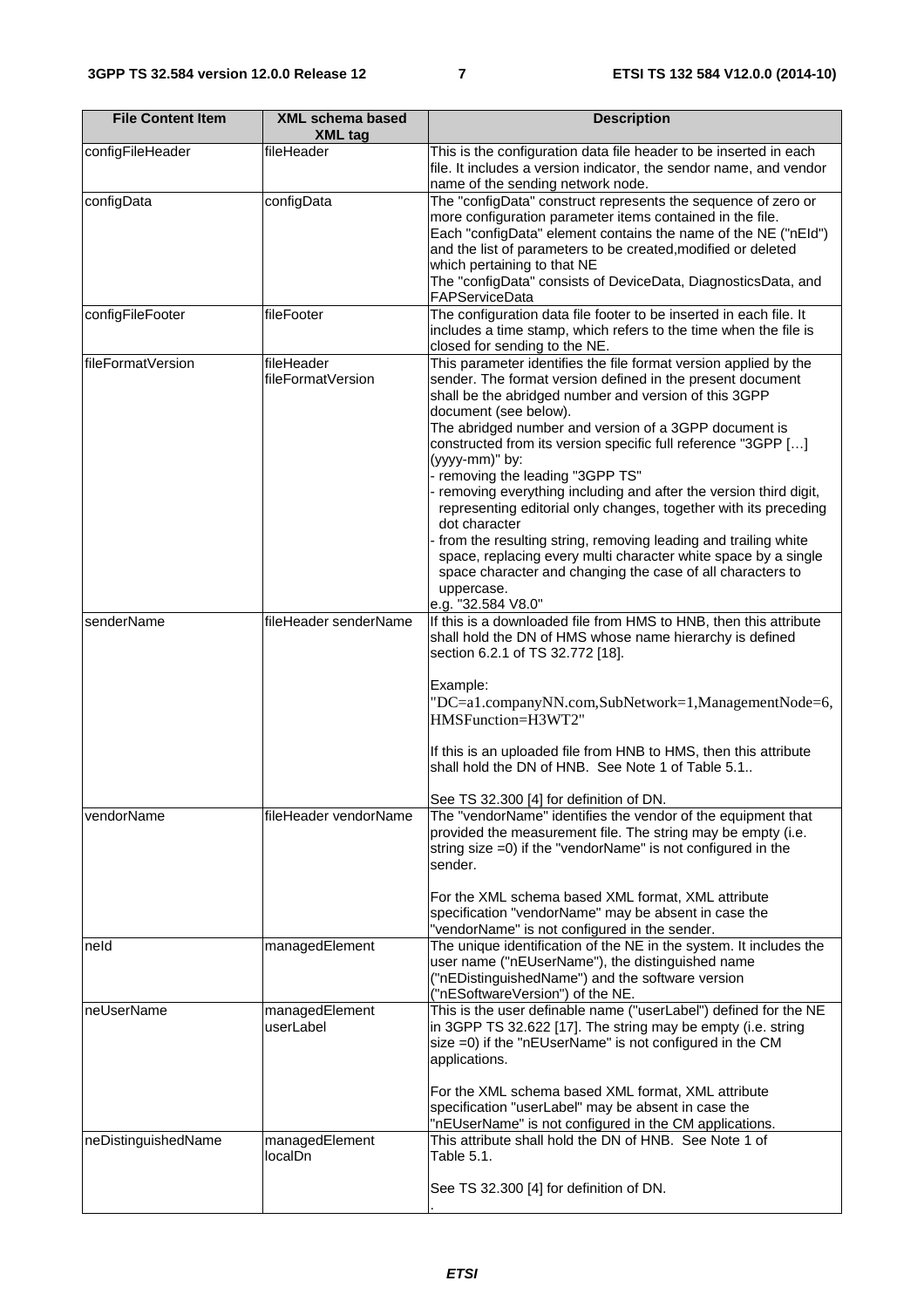| <b>File Content Item</b>  | <b>XML schema based</b><br><b>XML tag</b>                                                                                                                                                                                                                                             | <b>Description</b>                                                                                                                                                                                                                                                                                                                                                                                                                  |
|---------------------------|---------------------------------------------------------------------------------------------------------------------------------------------------------------------------------------------------------------------------------------------------------------------------------------|-------------------------------------------------------------------------------------------------------------------------------------------------------------------------------------------------------------------------------------------------------------------------------------------------------------------------------------------------------------------------------------------------------------------------------------|
| neSoftwareVersion         | managedElement<br>swVersion                                                                                                                                                                                                                                                           | This is the software version ("swVersion") defined for the NE in<br>3GPP TS 32.622 [17].<br>This is an optional parameter which allows post-processing<br>systems to take care of vendor specific measurements modified<br>between software versions.<br>For the XML schema based XML format, XML attribute<br>specification "swVersion" may be absent in case the<br>"nESoftwareVersion" is not configured in the CM applications. |
| Modifier                  | configData modifier                                                                                                                                                                                                                                                                   | This element is present if the HMS is required to inform the NE<br>whether the parameter information should be used to create,<br>update or delete an specific object instance on the HNB<br>If not present the NE will assume the modification action is<br>update                                                                                                                                                                 |
| <b>IHNBDataParameters</b> | configData DeviceInfo<br>configData<br>ManagementServer<br>configData Time<br><b>FAPService DNPrefix</b><br><b>FAPService FAPControl</b><br>FAPService<br>AccessMgmt<br><b>FAPService CellConfig</b><br><b>FAPService Transport</b><br><b>FAPService REM</b><br><b>FAPService GPS</b> | These elements are present if the HMS requires to modify the<br>specific configuration parameters<br>The XML file format definitions implement the configuration<br>structure and parameter definitions defined in broadband forum<br>3GPP TS 32.582 [9] and TR-098 Amendment 2 [16].                                                                                                                                               |
| timestamp                 | fileFooter dataTime                                                                                                                                                                                                                                                                   |                                                                                                                                                                                                                                                                                                                                                                                                                                     |

A vendor MAY extend the standardized parameter list with vendor-specific parameters and objects. Vendor-specific parameters and objects MAY be defined either in a separate naming hierarchy or within the standardized naming hierarchy of the XML File Format.

The name of a vendor-specific parameter or object not contained within another vendor-specific object MUST have the following form to align with the Vendor Specific Parameter Definition of TR-098 Amendment 2 [16].

• X <VENDOR> VendorSpecificName

# 4.2 XML schema based CM data file format definition

#### 4.2.1 CM data file XML diagram

Figure 4.1 describes the XML element structure of the CM data file.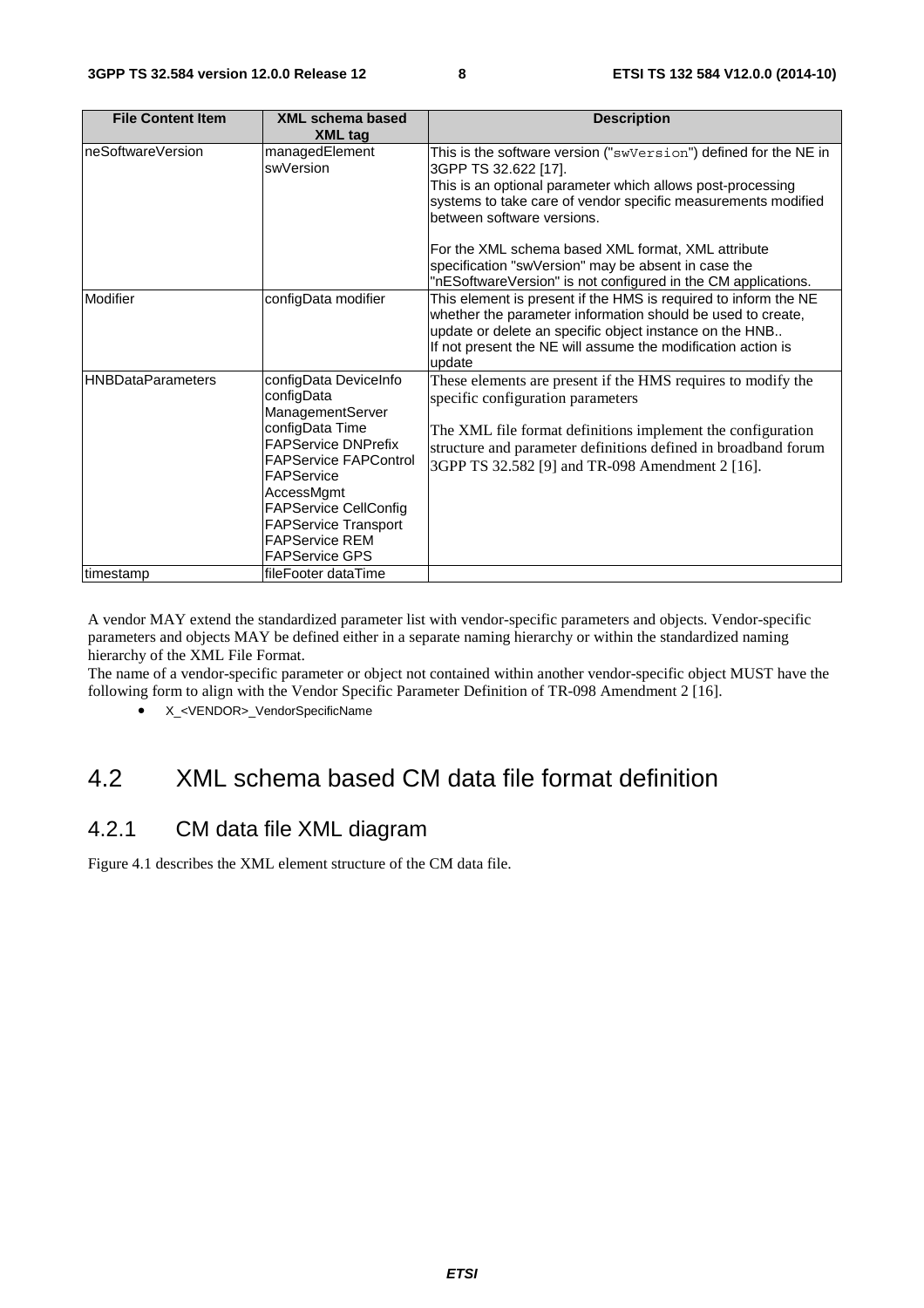

**Figure 4.1: XML diagram of the configuration data file**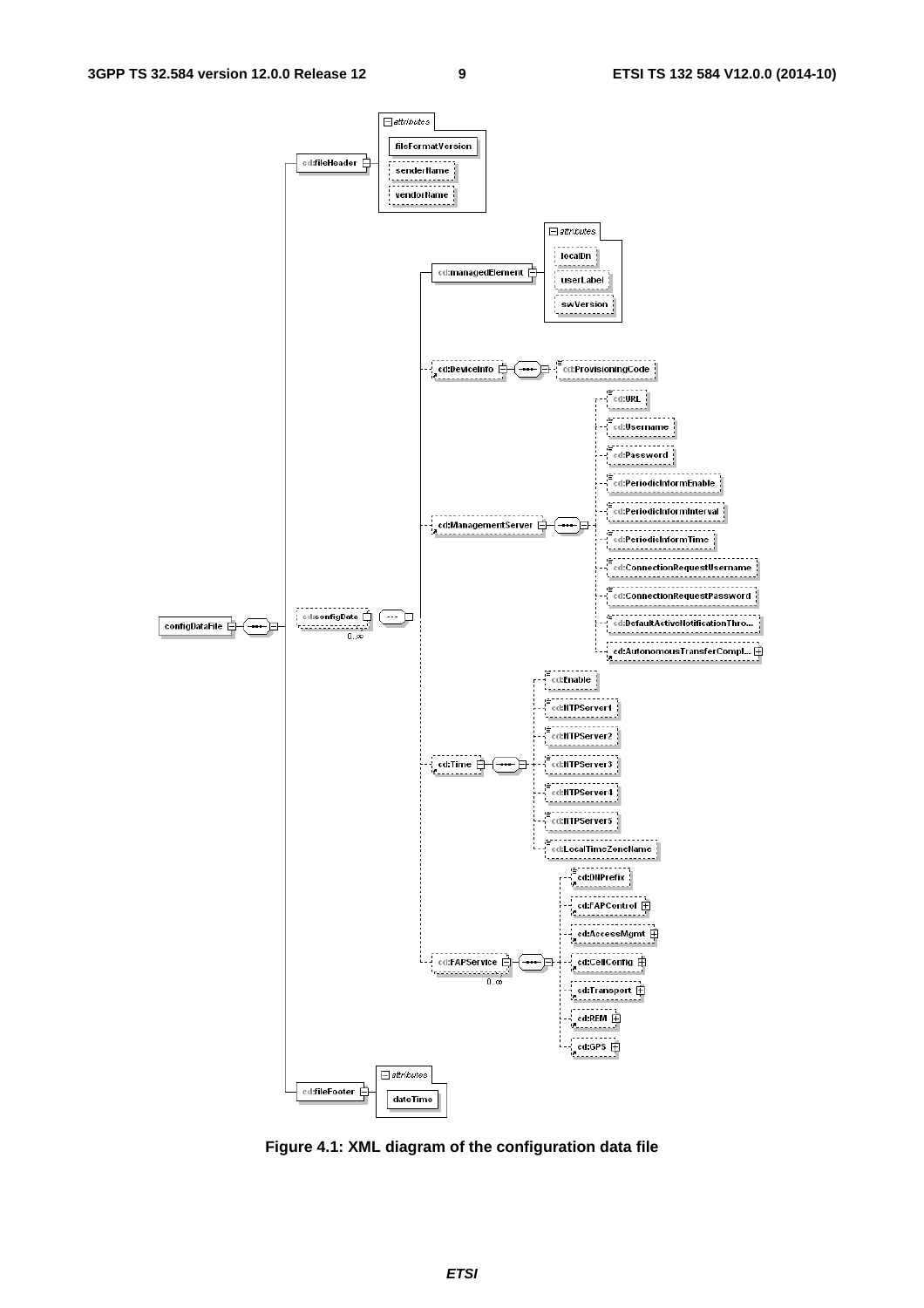#### 4.2.2 CM data file XML schema

The following XML schema configData.xsd is the schema for CM data XML files:

```
<?xml version="1.0" encoding="UTF-8"?> 
<! - -
   3GPP TS 32.584 Configuration Data XML file format definition 
   data file XML schema 
  configData.xsd 
--> 
<schema xmlns:cd="http://www.3gpp.org/ftp/specs/archive/32_series/32.584#configData" 
xmlns="http://www.w3.org/2001/XMLSchema" 
targetNamespace="http://www.3gpp.org/ftp/specs/archive/32_series/32.584#configData" 
elementFormDefault="qualified"> 
     <!-- Config data XML elements --> 
     <element name="AccessMode"> 
         <simpleType> 
              <restriction base="string"> 
                  <enumeration value="Open Access"/> 
                  <enumeration value="Closed Access"/> 
                  <enumeration value="Hybrid Access"/> 
              </restriction> 
         </simpleType> 
     </element> 
     <element name="BandIndicator"> 
         <simpleType> 
              <restriction base="string"> 
                  <enumeration value="GSM 850"/> 
                  <enumeration value="GSM 900"/> 
                  <enumeration value="DCS 1800"/> 
                  <enumeration value="PCS 1900"/> 
              </restriction> 
         </simpleType> 
     </element> 
     <element name="InServiceHandling"> 
         <simpleType> 
              <restriction base="string"> 
                  <enumeration value="Immediate"/> 
                  <enumeration value="Delayed"/> 
              </restriction> 
         </simpleType> 
     </element> 
     <element name="MeasurementQuantity-Inter"> 
         <simpleType> 
              <restriction base="string"> 
                  <enumeration value="CPICH Ec/No"/> 
                  <enumeration value="CPICH RSCP"/> 
              </restriction> 
          </simpleType> 
     </element> 
     <element name="MeasurementQuantity-Intra"> 
         <simpleType> 
              <restriction base="string"> 
                  <enumeration value="CPICH Ec/No"/> 
                  <enumeration value="CPICH RSCP"/> 
                  <enumeration value="Pathloss"/> 
              </restriction> 
         </simpleType> 
     </element> 
     <element name="Modifier"> 
         <simpleType> 
              <restriction base="string"> 
                  <enumeration value="create"/> 
                  <enumeration value="delete"/> 
                  <enumeration value="update"/> 
              </restriction> 
          </simpleType> 
     </element> 
     <element name="NonCSGUEAccessDecision"> 
         <simpleType> 
              <restriction base="string"> 
                  <enumeration value="Local"/> 
                  <enumeration value="Query FAP-GW"/> 
                  <enumeration value="By Core"/> 
              </restriction> 
          </simpleType>
```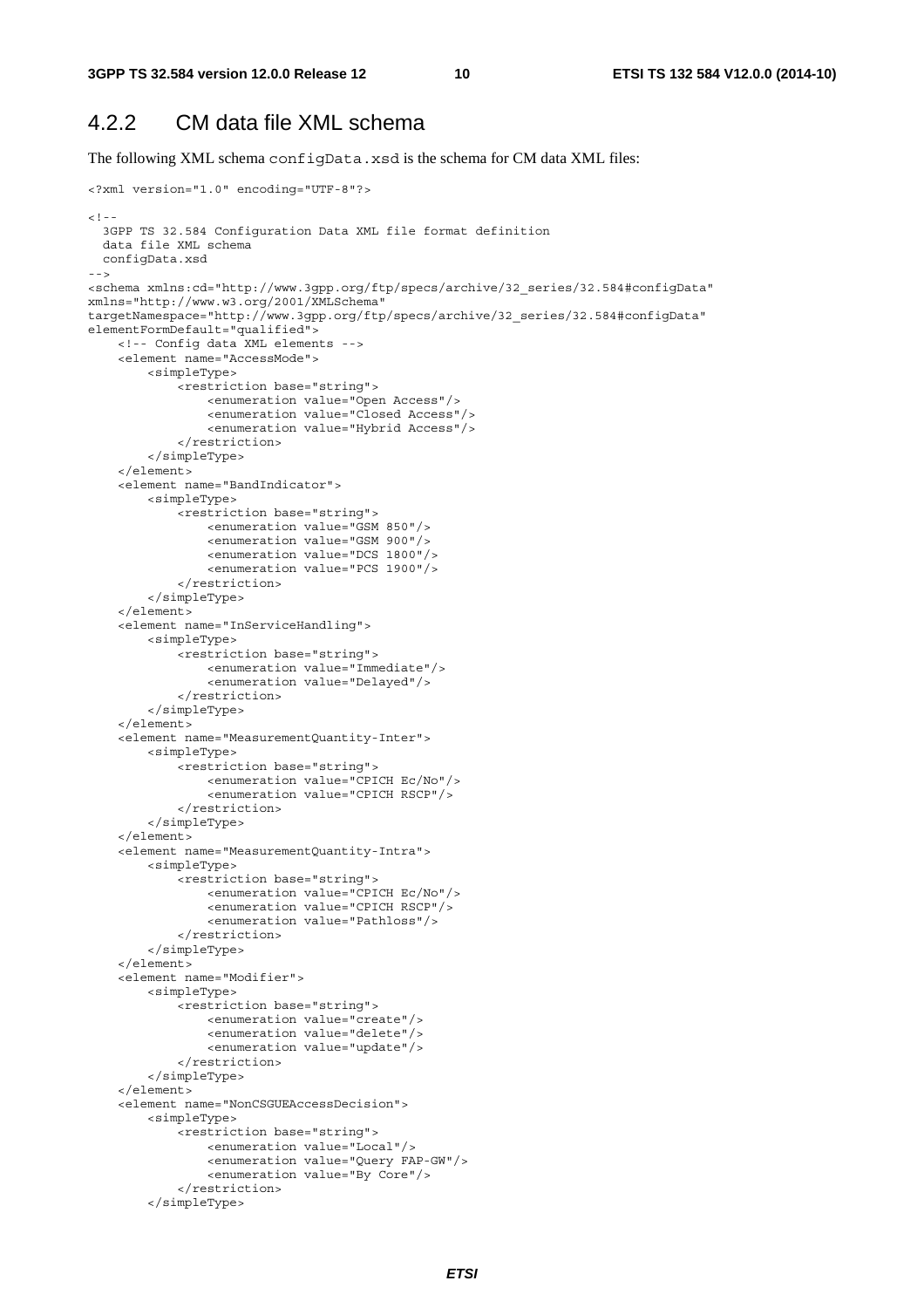```
 </element> 
 <element name="NonHCSTCRMax"> 
     <simpleType> 
         <restriction base="string"> 
              <enumeration value="not used"/> 
              <enumeration value="30"/> 
              <enumeration value="60"/> 
              <enumeration value="120"/> 
              <enumeration value="180"/> 
              <enumeration value="240"/> 
         </restriction> 
     </simpleType> 
 </element> 
 <element name="NonHCSTCRMaxHyst"> 
     <simpleType> 
         <restriction base="string"> 
              <enumeration value="not used"/> 
              <enumeration value="10"/> 
              <enumeration value="20"/> 
              <enumeration value="30"/> 
              <enumeration value="40"/> 
              <enumeration value="50"/> 
              <enumeration value="60"/> 
              <enumeration value="70"/> 
         </restriction> 
     </simpleType> 
 </element> 
 <element name="NumberOfPSCs"> 
     <simpleType> 
        -<br>///wetriction base="string">
              <enumeration value="5"/> 
              <enumeration value="10"/> 
              <enumeration value="15"/> 
              <enumeration value="20"/> 
              <enumeration value="30"/> 
              <enumeration value="40"/> 
              <enumeration value="50"/> 
              <enumeration value="64"/> 
              <enumeration value="80"/> 
              <enumeration value="120"/> 
              <enumeration value="160"/> 
              <enumeration value="256"/> 
              <enumeration value="alltherest"/> 
              <enumeration value="spare3"/> 
              <enumeration value="spare2"/> 
              <enumeration value="spare1"/> 
         </restriction> 
     </simpleType> 
 </element> 
 <element name="PLMNType"> 
     <simpleType> 
         <restriction base="string"> 
              <enumeration value="GSM-MAP"/> 
              <enumeration value="ANSI-41"/> 
         </restriction> 
     </simpleType> 
 </element> 
 <element name="QualityMeasureCPICH"> 
     <simpleType> 
         <restriction base="string"> 
              <enumeration value="Ec/No"/> 
              <enumeration value="RSCP"/> 
         </restriction> 
     </simpleType> 
\epsilon/element>
 <element name="TCRMax"> 
     <simpleType> 
         <restriction base="string"> 
              <enumeration value="not used"/> 
              <enumeration value="30"/> 
              <enumeration value="60"/> 
              <enumeration value="120"/> 
              <enumeration value="180"/> 
              <enumeration value="240"/> 
          </restriction> 
     </simpleType> 
 </element> 
 <element name="TCRMaxHyst">
```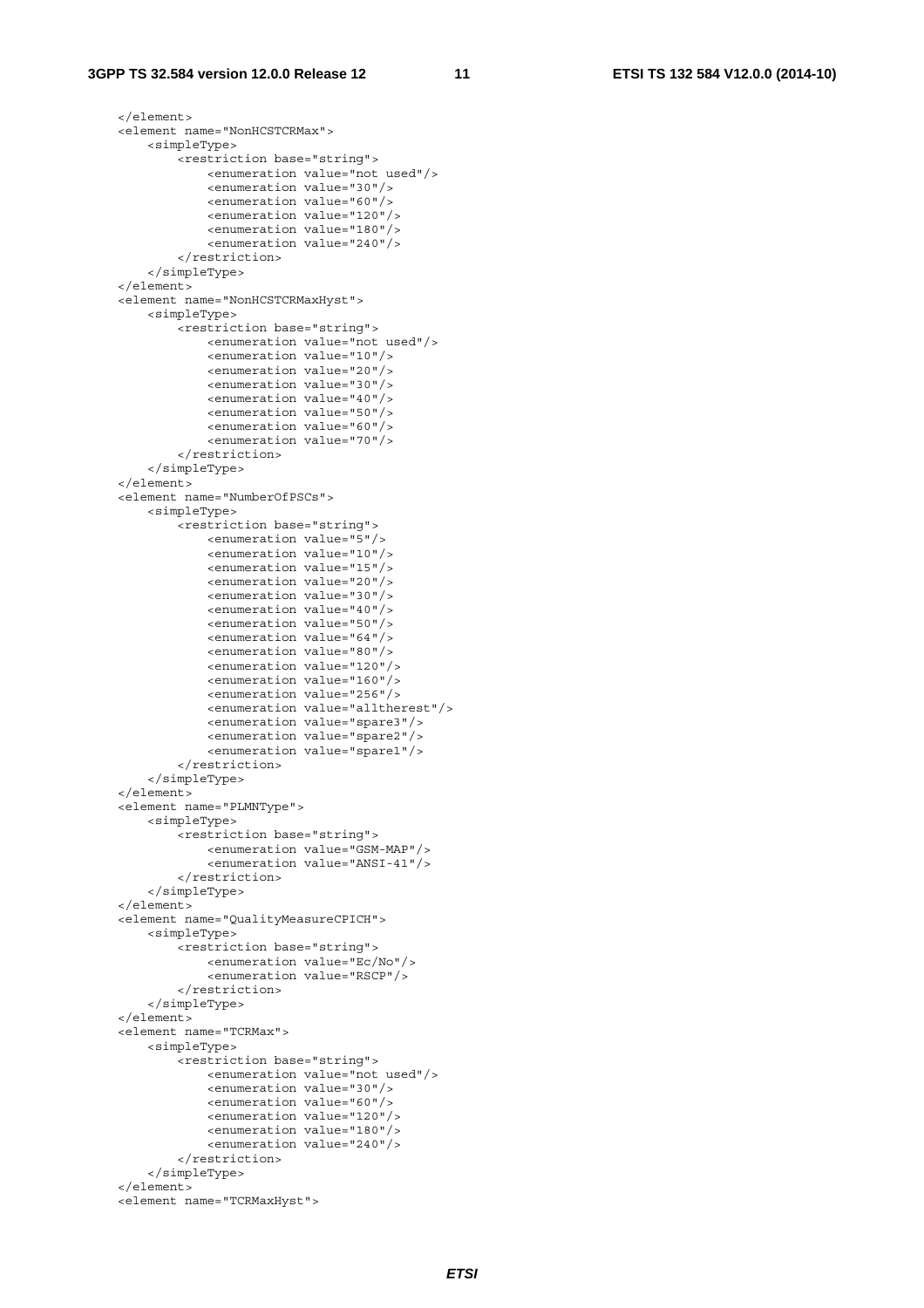<simpleType>

```
 <restriction base="string"> 
                 <enumeration value="not used"/> 
                 <enumeration value="10"/> 
                 <enumeration value="20"/> 
                 <enumeration value="30"/> 
                 <enumeration value="40"/> 
                 <enumeration value="50"/> 
                 <enumeration value="60"/> 
                 <enumeration value="70"/> 
             </restriction> 
         </simpleType> 
    </element> 
    <element name="TransferTypeFilter"> 
         <simpleType> 
             <restriction base="string"> 
                 <enumeration value="Upload"/> 
                 <enumeration value="Download"/> 
                 <enumeration value="Both"/> 
             </restriction> 
         </simpleType> 
    </element> 
    <element name="DeviceInfo"> 
         <complexType> 
             <sequence> 
                 <element name="ProvisioningCode" type="string" minOccurs="0"/> 
             </sequence> 
         </complexType> 
    </element> 
    <element name="AutonomousTransferCompletePolicy"> 
        <complexType> 
             <sequence> 
                .<br><element name="Enable" type="boolean" minOccurs="0"/>
                 <element ref="cd:TransferTypeFilter" minOccurs="0"/> 
                 <element name="FileTypeFilter" type="string" minOccurs="0"/> 
             </sequence> 
         </complexType> 
    </element> 
    <element name="ManagementServer"> 
         <complexType> 
             <sequence> 
                -<br><element name="URL" type="string" minOccurs="0"/>
                 <element name="Username" type="string" minOccurs="0"/> 
                 <element name="Password" type="string" minOccurs="0"/> 
                 <element name="PeriodicInformEnable" type="boolean" minOccurs="0"/> 
                 <element name="PeriodicInformInterval" type="unsignedInt" minOccurs="0"/> 
                 <element name="PeriodicInformTime" type="dateTime" minOccurs="0"/> 
                 <element name="ConnectionRequestUsername" type="string" minOccurs="0"/> 
                 <element name="ConnectionRequestPassword" type="string" minOccurs="0"/> 
                 <element name="DefaultActiveNotificationThrottle" type="unsignedInt" minOccurs="0"/> 
                 <element ref="cd:AutonomousTransferCompletePolicy" minOccurs="0"/> 
             </sequence> 
         </complexType> 
     </element> 
    <element name="Time"> 
        <complexType> 
             <sequence> 
                 <element name="Enable" type="boolean" minOccurs="0"/> 
 <element name="NTPServer1" type="string" minOccurs="0"/> 
 <element name="NTPServer2" type="string" minOccurs="0"/> 
                 <element name="NTPServer3" type="string" minOccurs="0"/> 
                 <element name="NTPServer4" type="string" minOccurs="0"/> 
                 <element name="NTPServer5" type="string" minOccurs="0"/> 
                 <element name="LocalTimeZoneName" type="string" minOccurs="0"/> 
             </sequence> 
         </complexType> 
     </element> 
    <element name="DNPrefix" type="string"/> 
    <element name="Gateway"> 
         <complexType> 
             <sequence> 
                 <element name="SecGWServer1" type="string" minOccurs="0"/> 
                 <element name="SecGWServer2" type="string" minOccurs="0"/> 
 <element name="SecGWServer3" type="string" minOccurs="0"/> 
 <element name="FAPGWServer1" type="string" minOccurs="0"/> 
                 <element name="FAPGWServer2" type="string" minOccurs="0"/> 
                 <element name="FAPGWServer3" type="string" minOccurs="0"/> 
                 <element name="FAPGWPort" type="unsignedInt" minOccurs="0"/>
```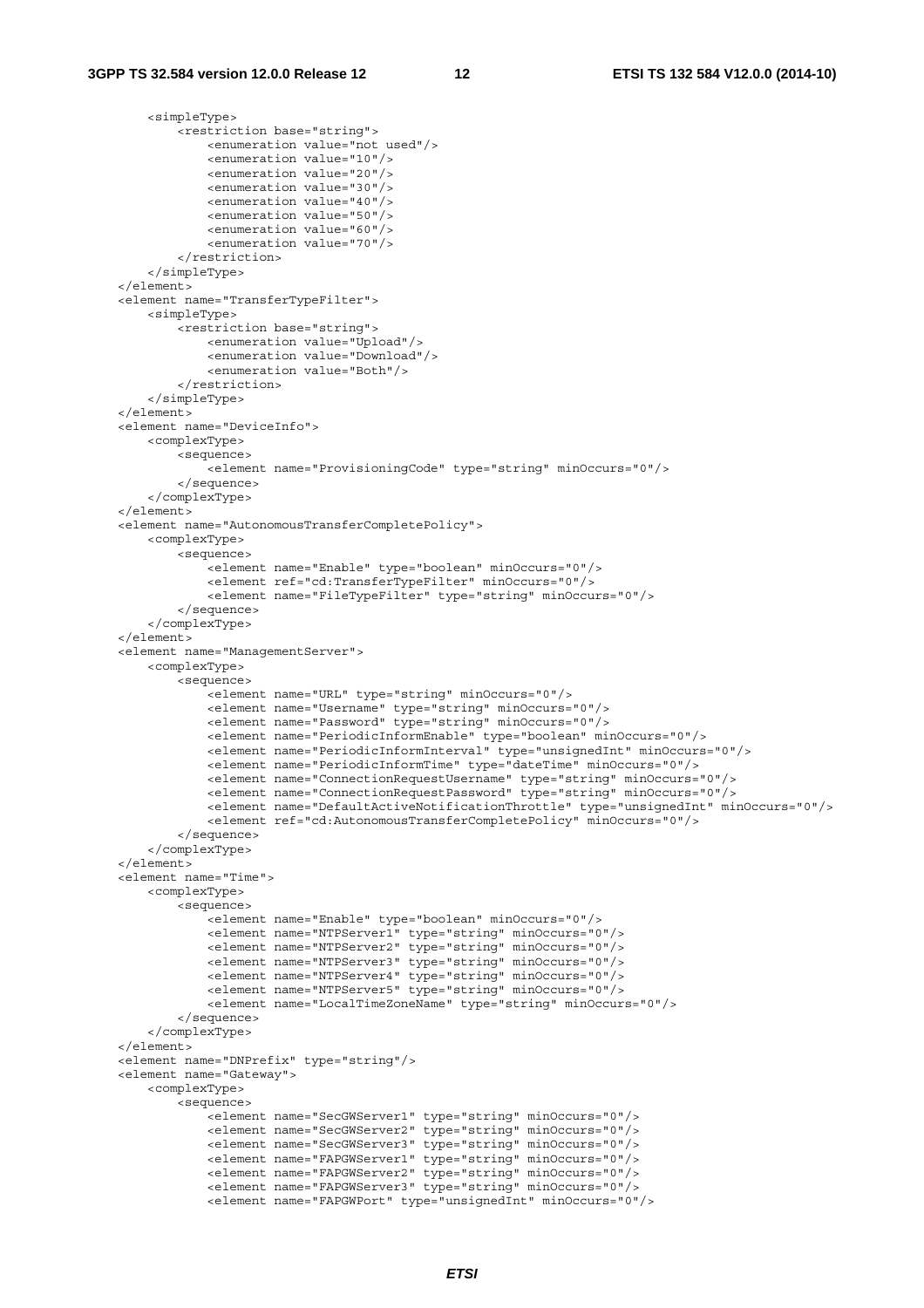```
 </sequence> 
         </complexType> 
     </element> 
    <element name="SelfConfig"> 
         <complexType> 
             <sequence> 
                -<br>-<element name="UARFCNSelfConfigEnable" type="boolean" minOccurs="0"/>
                 <element name="PrimaryScramblingCodeSelfConfigEnable" type="boolean" minOccurs="0"/> 
                 <element name="MaxFAPTxPowerSelfConfigEnable" type="boolean" minOccurs="0"/> 
                 <element name="PCPICHPowerSelfConfigEnable" type="boolean" minOccurs="0"/> 
                 <element name="MaxULTxPowerSelfConfigEnable" type="boolean" minOccurs="0"/> 
                 <element name="LACRACURASelfConfigEnable" type="boolean" minOccurs="0"/> 
                 <element name="NeighborListSelfConfigEnable" type="boolean" minOccurs="0"/> 
                 <element name="CellReSelectionSelfConfigEnable" type="boolean" minOccurs="0"/> 
 <element name="IntraFreqMeasSelfConfigEnable" type="boolean" minOccurs="0"/> 
 <element name="InterFreqMeasSelfConfigEnable" type="boolean" minOccurs="0"/> 
                 <element name="InterRATMeasSelfConfigEnable" type="boolean" minOccurs="0"/> 
                 <element name="UEInternalMeasConfigEnable" type="boolean" minOccurs="0"/> 
             </sequence> 
         </complexType> 
    </element> 
    <element name="UMTS"> 
        <complexType> 
             <sequence> 
                .<br><element ref="cd:SelfConfig" minOccurs="0"/>
                 <element ref="cd:Gateway" minOccurs="0"/> 
             </sequence> 
         </complexType> 
    </element> 
    <element name="AdminState" type="boolean"/> 
    <element name="SelfConfigEvents" type="string"/> 
     <element name="EnclosureTamperingDetected" type="boolean"/> 
    <element name="FAPControl"> 
         <complexType> 
             <sequence> 
                 <element ref="cd:AdminState" minOccurs="0"/> 
                 <element ref="cd:SelfConfigEvents" minOccurs="0"/> 
                 <element ref="cd:EnclosureTamperingDetected" minOccurs="0"/> 
                 <element ref="cd:UMTS" minOccurs="0"/> 
             </sequence> 
         </complexType> 
    </element> 
    <element name="CSGMembershipDeterminedLocally" type="boolean"/> 
    <element name="HNBName" type="string"/> 
    <element name="HomeZoneName"> 
         <simpleType> 
             <restriction base="string"> 
                 <maxLength value="48"/> 
             </restriction> 
          </simpleType> 
    </element> 
    <element name="MaxConcurrentCSGUsers" type="integer"/> 
     <element name="CSGID" type="unsignedInt"/> 
     <element name="AccessControlList" type="string"/> 
    <element name="MemberDetail"> 
         <complexType> 
             <sequence> 
                 <element ref="cd:Modifier" minOccurs="0"/> 
                 <element name="Enable" type="boolean" minOccurs="0"/> 
                 <element name="IMSI" type="string" minOccurs="0"/> 
                 <element name="MSISDN" type="string" minOccurs="0"/> 
                 <element name="MembershipExpires" type="dateTime" minOccurs="0"/> 
             </sequence> 
         </complexType> 
    \epsilon/elements
    <element name="AccessMgmt"> 
         <complexType> 
             <sequence> 
                 <element ref="cd:AccessMode" minOccurs="0"/> 
                 <element ref="cd:NonCSGUEAccessDecision" minOccurs="0"/> 
                 <element ref="cd:CSGMembershipDeterminedLocally" minOccurs="0"/> 
                 <element ref="cd:HNBName" minOccurs="0"/> 
                 <element ref="cd:HomeZoneName" minOccurs="0"/> 
                 <element ref="cd:MaxConcurrentCSGUsers" minOccurs="0"/> 
                 <element ref="cd:CSGID" minOccurs="0"/> 
                 <element ref="cd:AccessControlList" minOccurs="0"/> 
 <element ref="cd:MemberDetail" minOccurs="0" maxOccurs="unbounded"/> 
 <element ref="cd:LocalIPAccess" minOccurs="0"/>
```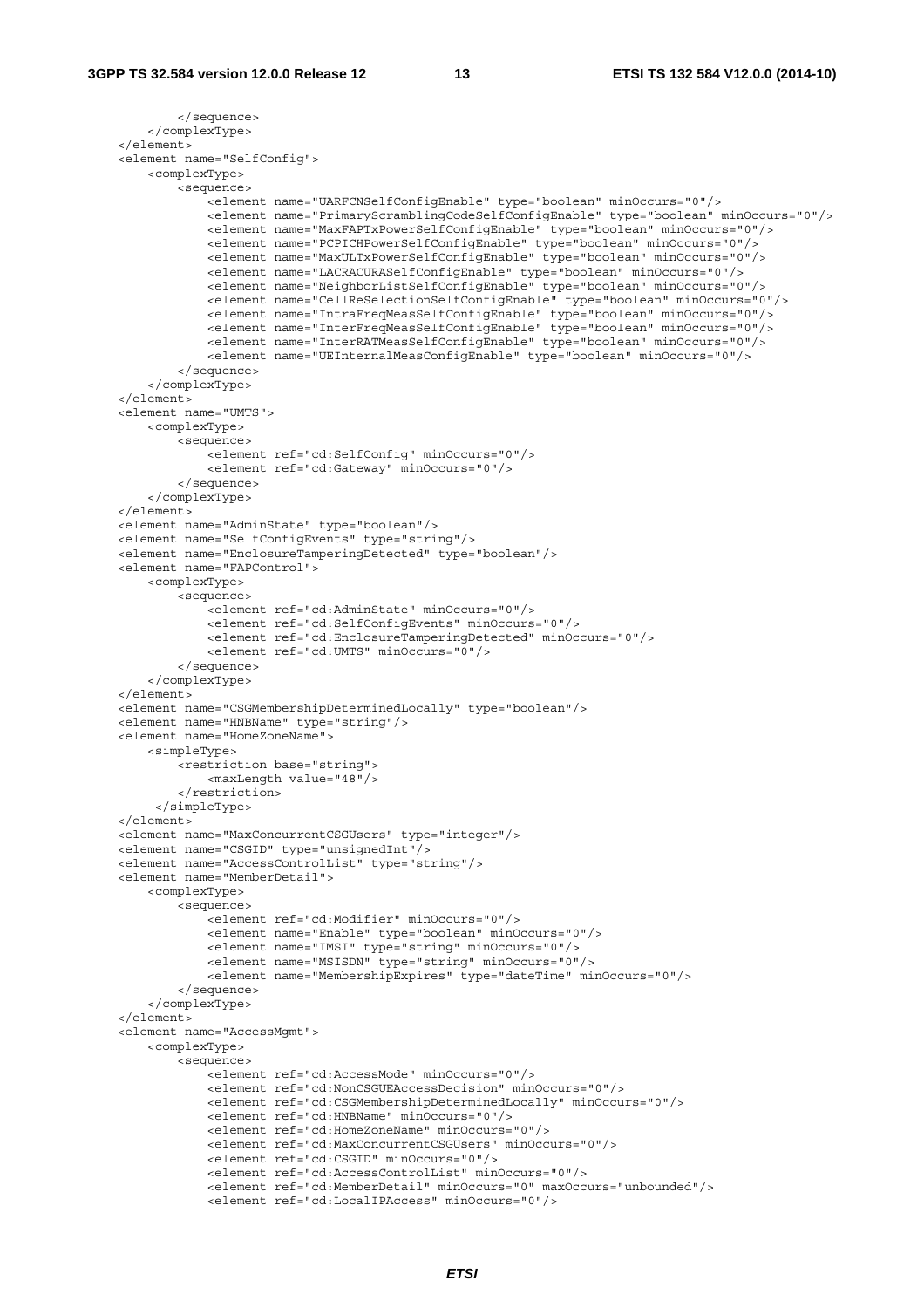```
 </sequence> 
         </complexType> 
     </element> 
     <element name="CN"> 
         <complexType> 
             <sequence> 
                -<br><element ref="cd:PLMNTvpe" minOccurs="0"/>
                 <element name="PLMNID" type="string" minOccurs="0"/> 
                 <element name="EquivPLMNID" type="string" minOccurs="0"/> 
                  <element name="SAC" type="unsignedInt" minOccurs="0"/> 
                 <element name="LACRAC" type="string" minOccurs="0"/> 
                 <element name="CSDomain" minOccurs="0"> 
                      <complexType> 
                          <sequence> 
                              <element name="T3212" type="unsignedInt" minOccurs="0"/> 
                              <element name="IMSIAttachDetachEnable" type="boolean" minOccurs="0"/> 
                          </sequence> 
                      </complexType> 
                  </element> 
                  <element name="PSDomain" minOccurs="0"> 
                     <complexType> 
                          <sequence> 
                              <element name="NetworkModeOperationCombined" type="boolean" 
minOccurs="0"/> 
                          </sequence> 
                      </complexType> 
                 </element> 
             </sequence> 
         </complexType> 
    \sim/element\sim <element name="CSG"> 
         <complexType> 
             <sequence> 
                 <element name="UARFCNDLList" type="string" minOccurs="0"/> 
                  <element name="CSGPSCSplitInfo" minOccurs="0"> 
                      <complexType> 
                          <sequence> 
                             .<br><element name="StartPSCRange1Coefficient" type="unsignedInt"
minOccurs="0"/> 
                              <element ref="cd:NumberOfPSCs" minOccurs="0"/> 
                              <element name="PSCRange2Offset" type="unsignedInt" minOccurs="0"/> 
                          </sequence> 
                      </complexType> 
                 </element> 
             </sequence> 
         </complexType> 
     </element> 
     <element name="CellSelection"> 
         <complexType> 
             <sequence> 
                 <element ref="cd:QualityMeasureCPICH" minOccurs="0"/> 
                  <element name="QqualMin" type="integer" minOccurs="0"/> 
                  <element name="QqualMinOffset" type="unsignedInt" minOccurs="0"/> 
                  <element name="QRxLevMin" type="integer" minOccurs="0"/> 
                 <element name="DeltaQRxLevMin" type="integer" minOccurs="0"/> 
                 <element name="QRxLevMinOffset" type="unsignedInt" minOccurs="0"/> 
                  <element name="QHyst1s" type="unsignedInt" minOccurs="0"/> 
                 <element name="QHyst2s" type="unsignedInt" minOccurs="0"/> 
                 <element name="TReselections" type="unsignedInt" minOccurs="0"/> 
                 <element name="SIntrasearch" type="integer" minOccurs="0"/> 
                 <element name="SIntersearch" type="integer" minOccurs="0"/> 
                  <element name="SSearchHCS" type="integer" minOccurs="0"/> 
                 <element name="SSearchRAT" type="integer" minOccurs="0"/> 
 <element name="SHCSRAT" type="integer" minOccurs="0"/> 
 <element name="SLimitSearchRAT" type="integer" minOccurs="0"/> 
                 <element ref="cd:NonHCSTCRMax" minOccurs="0"/> 
                  <element name="NonHCSNCR" type="unsignedInt" minOccurs="0"/> 
                 <element ref="cd:NonHCSTCRMaxHyst" minOccurs="0"/> 
 <element name="QHCS" type="unsignedInt" minOccurs="0"/> 
 <element name="UseOfHCS" type="boolean" minOccurs="0"/> 
                  <element name="HCSPrio" type="unsignedInt" minOccurs="0"/> 
                 <element ref="cd:TCRMax" minOccurs="0"/> 
                 <element name="NCR" type="unsignedInt" minOccurs="0"/> 
                 <element ref="cd:TCRMaxHyst" minOccurs="0"/> 
                  <element name="UETxPwrMaxRACH" type="integer" minOccurs="0"/> 
             </sequence> 
         </complexType> 
     </element>
```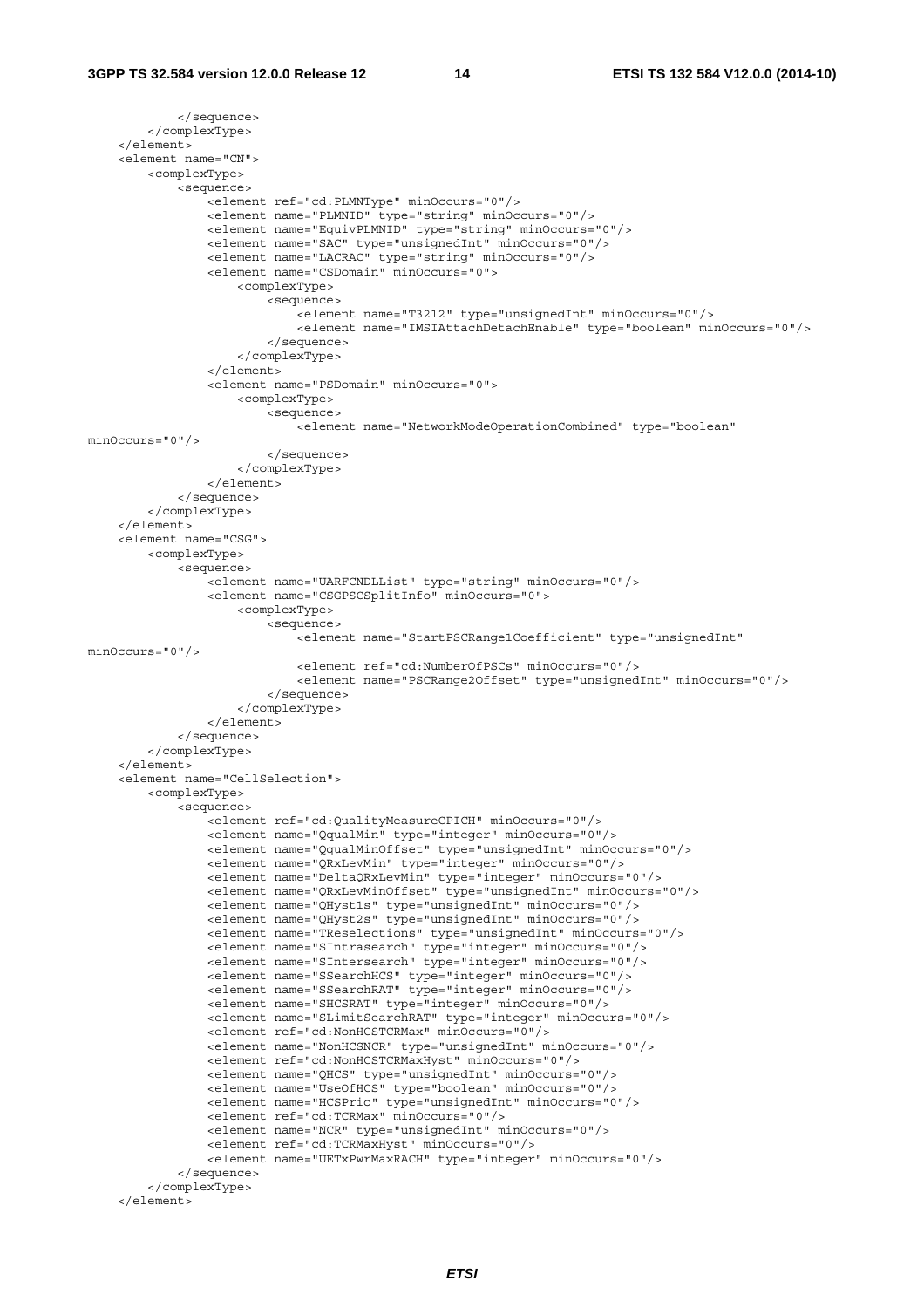```
 <element name="RRCTimers"> 
     <complexType> 
         <sequence> 
             <element name="T300" type="unsignedInt" minOccurs="0"/> 
             <element name="T301" type="unsignedInt" minOccurs="0"/> 
             <element name="T302" type="unsignedInt" minOccurs="0"/> 
             <element name="T304" type="unsignedInt" minOccurs="0"/> 
             <element name="T305" type="unsignedInt" minOccurs="0"/> 
             <element name="T307" type="unsignedInt" minOccurs="0"/> 
             <element name="T308" type="unsignedInt" minOccurs="0"/> 
             <element name="T309" type="unsignedInt" minOccurs="0"/> 
             <element name="T310" type="unsignedInt" minOccurs="0"/> 
             <element name="T311" type="unsignedInt" minOccurs="0"/> 
             <element name="T312" type="unsignedInt" minOccurs="0"/> 
             <element name="T313" type="unsignedInt" minOccurs="0"/> 
             <element name="T314" type="unsignedInt" minOccurs="0"/> 
             <element name="T315" type="unsignedInt" minOccurs="0"/> 
             <element name="T316" type="unsignedInt" minOccurs="0"/> 
             <element name="T317" type="unsignedInt" minOccurs="0"/> 
             <element name="N300" type="unsignedInt" minOccurs="0"/> 
             <element name="N301" type="unsignedInt" minOccurs="0"/> 
             <element name="N302" type="unsignedInt" minOccurs="0"/> 
             <element name="N304" type="unsignedInt" minOccurs="0"/> 
             <element name="N310" type="unsignedInt" minOccurs="0"/> 
             <element name="N312" type="unsignedInt" minOccurs="0"/> 
             <element name="N313" type="unsignedInt" minOccurs="0"/> 
             <element name="N315" type="unsignedInt" minOccurs="0"/> 
             <element name="WaitTime" type="unsignedInt" minOccurs="0"/> 
         </sequence> 
     </complexType> 
 </element> 
 <element name="DRX"> 
     <complexType> 
         <sequence> 
             <element name="DRXCycleLengthCoefficientCS" type="unsignedInt" minOccurs="0"/> 
             <element name="DRXCycleLengthCoefficientPS" type="unsignedInt" minOccurs="0"/> 
             <element name="UTRANDRXCycleLengthCoefficient" type="unsignedInt" minOccurs="0"/> 
         </sequence> 
     </complexType> 
 </element> 
 <element name="PowerControl"> 
    <complexType> 
         <sequence> 
             <element name="ConstantValue" type="integer" minOccurs="0"/> 
             <element name="PowerRampStepUp" type="unsignedInt" minOccurs="0"/> 
             <element name="PreambleRetransMax" type="unsignedInt" minOccurs="0"/> 
             <element name="PersistenceScaleFactor" type="unsignedInt" minOccurs="0"/> 
             <element name="MMax" type="unsignedInt" minOccurs="0"/> 
             <element name="NB01Min" type="unsignedInt" minOccurs="0"/> 
             <element name="NB01Max" type="unsignedInt" minOccurs="0"/> 
         </sequence> 
     </complexType> 
 </element> 
 <element name="CellRestriction"> 
     <complexType> 
         <sequence> 
             <element name="CellBarred" type="boolean" minOccurs="0"/> 
             <element name="IntraFreqCellReselectionIndicator" type="boolean" minOccurs="0"/> 
             <element name="TBarred" type="unsignedInt" minOccurs="0"/> 
             <element name="AccessClassBarredListCS" type="string" minOccurs="0"/> 
             <element name="AccessClassBarredListPS" type="string" minOccurs="0"/> 
             <element name="CellReservedForOperatorUse" type="boolean" minOccurs="0"/> 
         </sequence> 
     </complexType> 
\epsilon/elements
 <element name="IntraFreqMeas"> 
     <complexType> 
         <sequence> 
             <element ref="cd:MeasurementQuantity-Intra" minOccurs="0"/> 
             <element name="FilterCoefficient" type="unsignedInt" minOccurs="0"/> 
             <element name="IntraFrequencyEventIdentity" type="string" minOccurs="0"/> 
             <element name="TriggeringCondition2Event1a" type="string" minOccurs="0"/> 
             <element name="TriggeringCondition1Event1b" type="string" minOccurs="0"/> 
             <element name="TriggeringCondition2Event1e" type="string" minOccurs="0"/> 
             <element name="TriggeringCondition1Event1f" type="string" minOccurs="0"/> 
             <element name="ReportingRangeEvent1a" type="unsignedInt" minOccurs="0"/> 
             <element name="ReportingRangeEvent1b" type="unsignedInt" minOccurs="0"/> 
             <element name="WeightingFactorEvent1a" type="unsignedInt" minOccurs="0"/>
```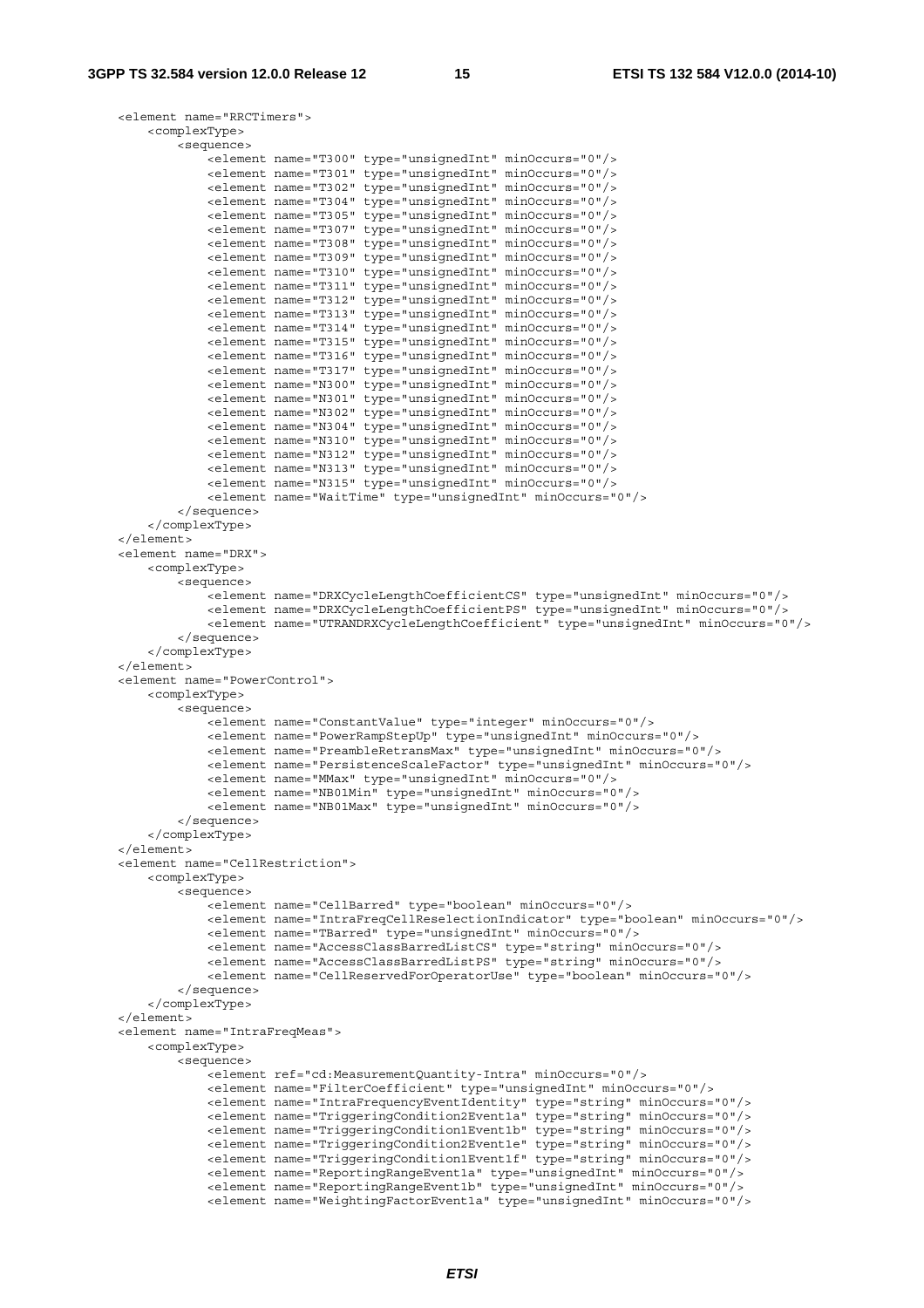```
 <element name="WeightingFactorEvent1b" type="unsignedInt" minOccurs="0"/> 
                 <element name="ReportDeactivationThresholdEvent1a" type="unsignedInt" 
minOccurs="0"/> 
 <element name="ReportingAmountEvent1a" type="integer" minOccurs="0"/> 
 <element name="ReportingAmountEvent1c" type="integer" minOccurs="0"/> 
                 <element name="ReportingIntervalEvent1a" type="unsignedInt" minOccurs="0"/> 
                 <element name="ReportingIntervalEvent1c" type="unsignedInt" minOccurs="0"/> 
                 <element name="HysteresisEvent1a" type="unsignedInt" minOccurs="0"/> 
                 <element name="HysteresisEvent1b" type="unsignedInt" minOccurs="0"/> 
                 <element name="HysteresisEvent1c" type="unsignedInt" minOccurs="0"/> 
                 <element name="HysteresisEvent1e" type="unsignedInt" minOccurs="0"/> 
                 <element name="HysteresisEvent1f" type="unsignedInt" minOccurs="0"/> 
                 <element name="TimeToTriggerEvent1a" type="unsignedInt" minOccurs="0"/> 
                 <element name="TimeToTriggerEvent1b" type="unsignedInt" minOccurs="0"/> 
 <element name="TimeToTriggerEvent1c" type="unsignedInt" minOccurs="0"/> 
 <element name="TimeToTriggerEvent1e" type="unsignedInt" minOccurs="0"/> 
                 <element name="TimeToTriggerEvent1f" type="unsignedInt" minOccurs="0"/> 
                 <element name="ThresholdUsedFrequencyEvent1e" type="integer" minOccurs="0"/> 
                 <element name="ThresholdUsedFrequencyEvent1f" type="integer" minOccurs="0"/> 
                 <element name="ReplacementActivationThresholdEvent1c" type="unsignedInt" 
minOccurs="0"/> 
            </sequence> 
         </complexType> 
     </element> 
     <element name="InterFreqMeas"> 
         <complexType> 
             <sequence> 
                 <element ref="cd:MeasurementQuantity-Inter" minOccurs="0"/> 
                 <element name="FilterCoefficient" type="unsignedInt" minOccurs="0"/> 
 <element name="InterFrequencyEventIdentity" type="string" minOccurs="0"/> 
 <element name="WeightingFactorEvent2a" type="unsignedInt" minOccurs="0"/> 
                 <element name="WeightingFactorEvent2b" type="unsignedInt" minOccurs="0"/> 
                 <element name="WeightingFactorEvent2d" type="unsignedInt" minOccurs="0"/> 
                 <element name="WeightingFactorEvent2f" type="unsignedInt" minOccurs="0"/> 
                 <element name="HysteresisEvent2a" type="unsignedInt" minOccurs="0"/> 
                 <element name="HysteresisEvent2b" type="unsignedInt" minOccurs="0"/> 
                 <element name="HysteresisEvent2d" type="unsignedInt" minOccurs="0"/> 
                 <element name="HysteresisEvent2f" type="unsignedInt" minOccurs="0"/> 
                 <element name="TimeToTriggerEvent2a" type="unsignedInt" minOccurs="0"/> 
                 <element name="TimeToTriggerEvent2b" type="unsignedInt" minOccurs="0"/> 
 <element name="TimeToTriggerEvent2d" type="unsignedInt" minOccurs="0"/> 
 <element name="TimeToTriggerEvent2f" type="unsignedInt" minOccurs="0"/> 
 <element name="ThresholdUsedFrequencyEvent2b" type="integer" minOccurs="0"/> 
 <element name="ThresholdUsedFrequencyEvent2d" type="integer" minOccurs="0"/> 
                 <element name="ThresholdUsedFrequencyEvent2f" type="integer" minOccurs="0"/> 
             </sequence> 
         </complexType> 
     </element> 
     <element name="InterRATMeas"> 
         <complexType> 
             <sequence> 
                -<br>-<element name="GSMFilterCoefficient" type="unsignedInt" minOccurs="0"/>
                 <element name="BSICVerificationRequired" type="boolean" minOccurs="0"/> 
                 <element name="WeightingFactor" type="unsignedInt" minOccurs="0"/> 
                 <element name="Hysteresis" type="unsignedInt" minOccurs="0"/> 
                 <element name="TimeToTrigger" type="unsignedInt" minOccurs="0"/> 
                 <element name="ThresholdOwnSystem" type="integer" minOccurs="0"/> 
                 <element name="ThresholdOtherSystem" type="integer" minOccurs="0"/> 
             </sequence> 
         </complexType> 
     </element> 
     <element name="UEInternalMeas"> 
        <complexType> 
             <sequence> 
                 <element name="FilterCoefficient" type="unsignedInt" minOccurs="0"/> 
                 <element name="UETxPwrThresholdEvent6a" type="integer" minOccurs="0"/> 
                 <element name="TimeToTriggerEvent6a" type="unsignedInt" minOccurs="0"/> 
                 <element name="UETxPwrThresholdEvent6b" type="integer" minOccurs="0"/> 
                 <element name="TimeToTriggerEvent6b" type="unsignedInt" minOccurs="0"/> 
             </sequence> 
         </complexType> 
     </element> 
     <element name="RF"> 
         <complexType> 
             <sequence> 
                 <element name="UARFCNDL" type="string" minOccurs="0"/> 
                 <element name="UARFCNDLToProtect" type="string" minOccurs="0"/> 
                 <element name="PrimaryScramblingCode" type="string" minOccurs="0"/>
```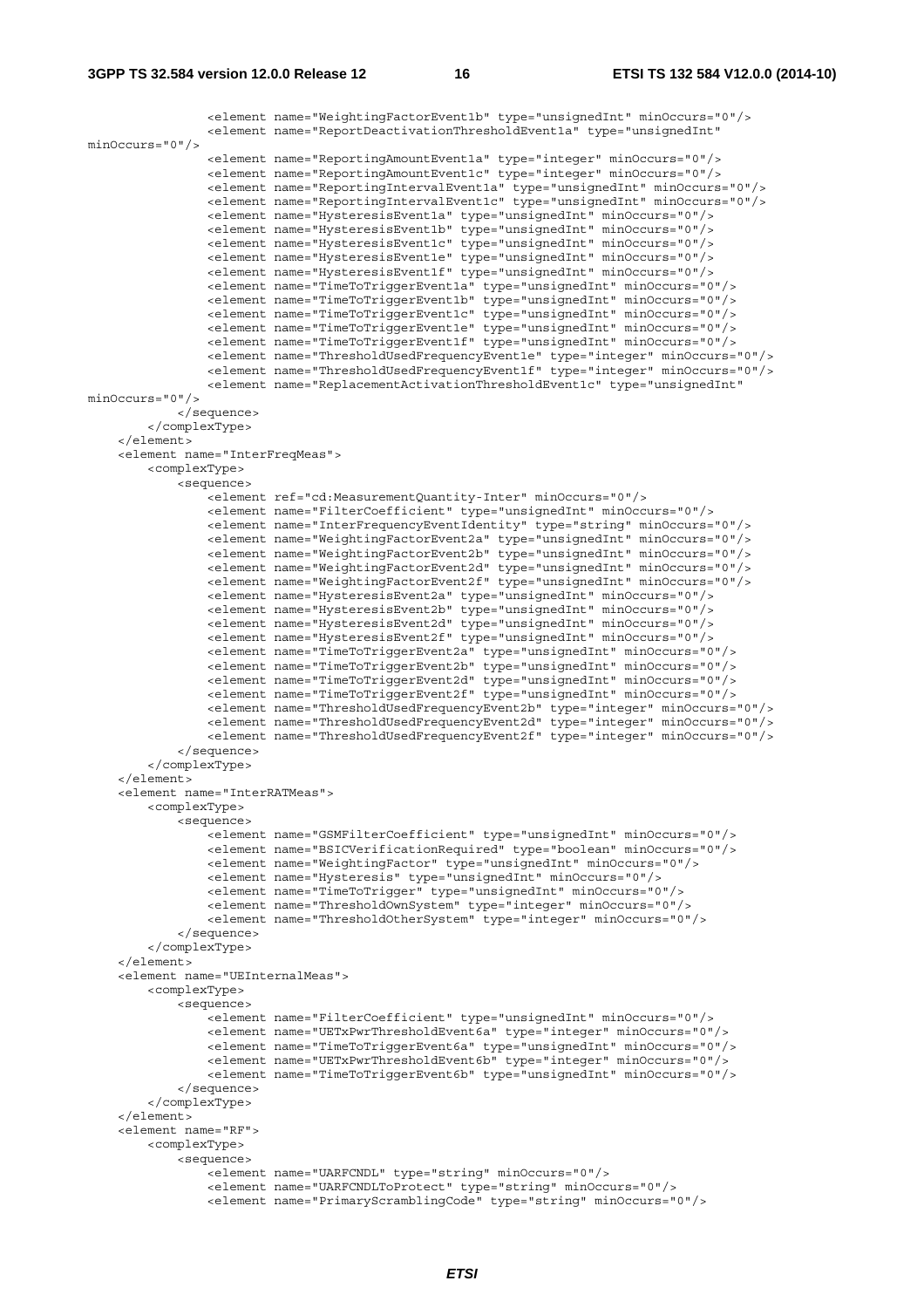```
 <element name="MaxFAPTxPower" type="string" minOccurs="0"/> 
 <element name="MaxULTxPower" type="string" minOccurs="0"/> 
 <element name="PCPICHPower" type="string" minOccurs="0"/> 
                 <element name="PowerOffsetPilotDPDCH" type="unsignedInt" minOccurs="0"/> 
                 <element name="FAPCoverageTarget" type="unsignedInt" minOccurs="0"/> 
                 <element name="PSCHPower" type="integer" minOccurs="0"/> 
                 <element name="SSCHPower" type="integer" minOccurs="0"/> 
                 <element name="PICHPower" type="integer" minOccurs="0"/> 
                 <element name="PCHPower" type="integer" minOccurs="0"/> 
                 <element name="FACHPower" type="integer" minOccurs="0"/> 
                 <element name="BCHPower" type="integer" minOccurs="0"/> 
                 <element name="AICHPower" type="integer" minOccurs="0"/> 
                 <element name="CTCHAllocationPeriod" type="unsignedInt" minOccurs="0"/> 
                 <element name="CBSFrameOffset" type="unsignedInt" minOccurs="0"/> 
                 <element name="MaxTTI" type="unsignedInt" minOccurs="0"/> 
             </sequence> 
         </complexType> 
    </element> 
    <element name="IntraFreqCell"> 
         <complexType> 
             <sequence> 
                 <element ref="cd:Modifier" minOccurs="0"/> 
                 <element name="Enable" type="boolean" minOccurs="0"/> 
                 <element name="MustInclude" type="boolean" minOccurs="0"/> 
                 <element name="PLMNID" type="string" minOccurs="0"/> 
                 <element name="RNCID" type="unsignedInt" minOccurs="0"/> 
                 <element name="CID" type="unsignedInt" minOccurs="0"/> 
                 <element name="LAC" type="unsignedInt" minOccurs="0"/> 
                 <element name="RAC" type="unsignedInt" minOccurs="0"/> 
                 <element name="URA" type="unsignedInt" minOccurs="0"/> 
                 <element name="PCPICHScramblingCode" type="unsignedInt" minOccurs="0"/> 
                 <element name="PCPICHTxPower" type="integer" minOccurs="0"/> 
             </sequence> 
         </complexType> 
    </element> 
    <element name="InterFreqCell"> 
         <complexType> 
             <sequence> 
                 <element ref="cd:Modifier" minOccurs="0"/> 
                 <element name="Enable" type="boolean" minOccurs="0"/> 
                 <element name="MustInclude" type="boolean" minOccurs="0"/> 
                 <element name="PLMNID" type="string" minOccurs="0"/> 
                 <element name="RNCID" type="unsignedInt" minOccurs="0"/> 
                 <element name="CID" type="unsignedInt" minOccurs="0"/> 
                 <element name="LAC" type="unsignedInt" minOccurs="0"/> 
 <element name="RAC" type="unsignedInt" minOccurs="0"/> 
 <element name="URA" type="unsignedInt" minOccurs="0"/> 
                 <element name="UARFCNUL" type="unsignedInt" minOccurs="0"/> 
                 <element name="UARFCNDL" type="unsignedInt" minOccurs="0"/> 
                 <element name="PCPICHScramblingCode" type="unsignedInt" minOccurs="0"/> 
                 <element name="PCPICHTxPower" type="integer" minOccurs="0"/> 
             </sequence> 
         </complexType> 
    </element> 
    <element name="InterRATCell"> 
         <complexType> 
             <sequence> 
                 <element name="GSM" minOccurs="0" maxOccurs="unbounded"> 
                     <complexType> 
                         <sequence> 
                             <element ref="cd:Modifier" minOccurs="0"/> 
                              <element name="Enable" type="boolean" minOccurs="0"/> 
                             <element name="MustInclude" type="boolean" minOccurs="0"/> 
                             <element name="PLMNID" type="string" minOccurs="0"/> 
                             <element name="LAC" type="unsignedInt" minOccurs="0"/> 
                             <element name="BSIC" type="unsignedInt" minOccurs="0"/> 
                              <element name="CI" type="unsignedInt" minOccurs="0"/> 
                             <element ref="cd:BandIndicator" minOccurs="0"/> 
                             <element name="BCCHARFCN" type="unsignedInt" minOccurs="0"/> 
                         </sequence> 
                     </complexType> 
                 </element> 
             </sequence> 
         </complexType> 
    </element> 
    <element name="NeighborList"> 
         <complexType> 
             <sequence>
```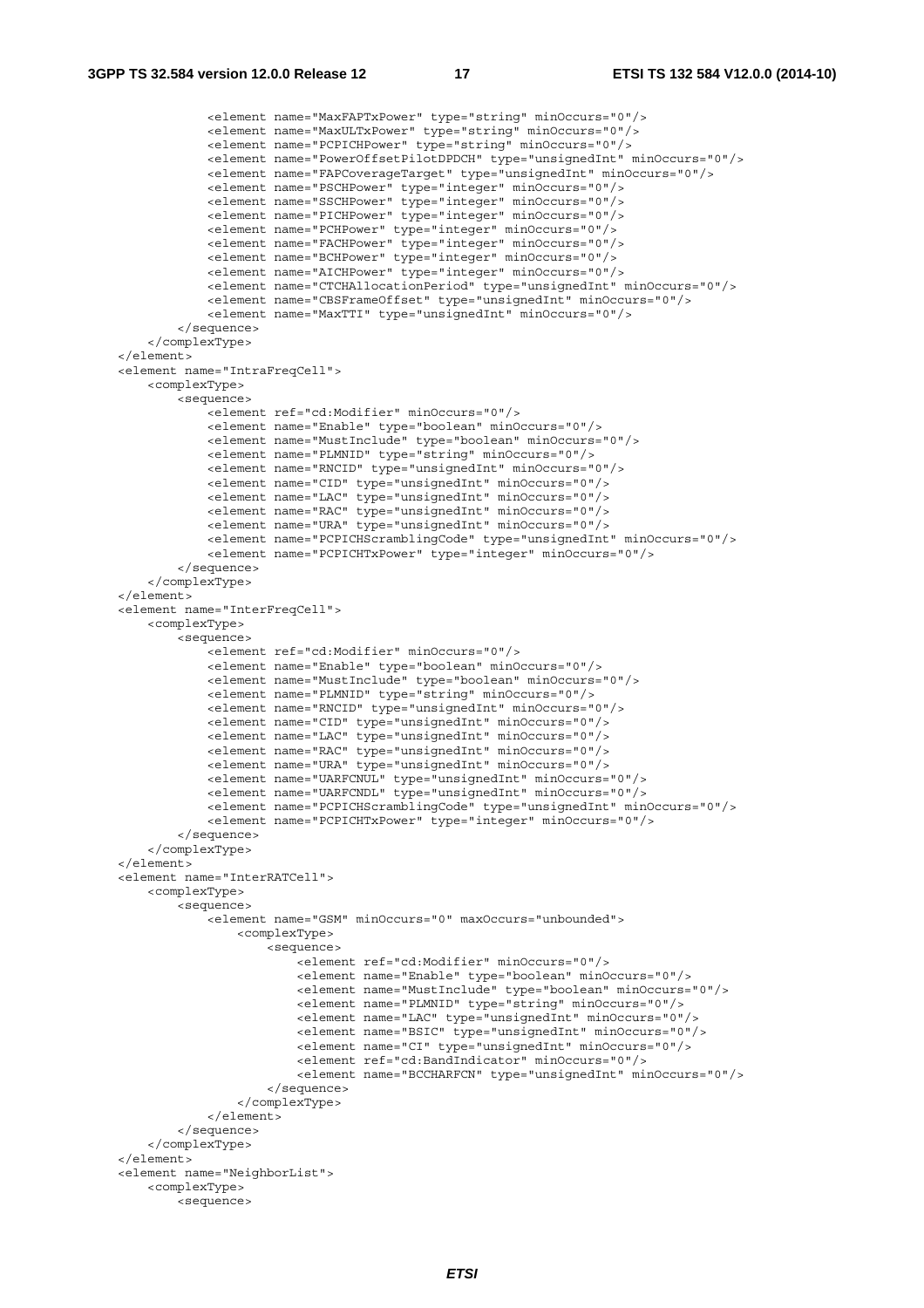```
 <element ref="cd:IntraFreqCell" minOccurs="0" maxOccurs="unbounded"/> 
                 <element ref="cd:InterFreqCell" minOccurs="0" maxOccurs="unbounded"/> 
                 <element ref="cd:InterRATCell" minOccurs="0"/> 
             </sequence> 
         </complexType> 
     </element> 
    <element name="FDDFAP"> 
         <complexType> 
             <sequence> 
                .<br><element name="HSFlaq" type="boolean" minOccurs="0"/>
                 <element name="HSEnable" type="boolean" minOccurs="0"/> 
                 <element name="NumOfHSPDSCHs" type="unsignedInt" minOccurs="0"/> 
                 <element name="NumOfHSSCCHs" type="unsignedInt" minOccurs="0"/> 
                 <element ref="cd:CellSelection" minOccurs="0"/> 
                 <element ref="cd:RRCTimers" minOccurs="0"/> 
                 <element ref="cd:DRX" minOccurs="0"/> 
                 <element ref="cd:PowerControl" minOccurs="0"/> 
                 <element ref="cd:CellRestriction" minOccurs="0"/> 
                 <element ref="cd:IntraFreqMeas" minOccurs="0"/> 
                 <element ref="cd:InterFreqMeas" minOccurs="0"/> 
                 <element ref="cd:InterRATMeas" minOccurs="0"/> 
                 <element ref="cd:UEInternalMeas" minOccurs="0"/> 
                 <element ref="cd:RF" minOccurs="0"/> 
                 <element ref="cd:NeighborList" minOccurs="0"/> 
             </sequence> 
         </complexType> 
     </element> 
     <element name="RAN"> 
         <complexType> 
            >sequence\sim <element name="URAList" type="string" minOccurs="0"/> 
                 <element name="RNCID" type="unsignedInt" minOccurs="0"/> 
                 <element name="CellID" type="unsignedInt" minOccurs="0"/> 
                 <element name="HNBIDRealm" type="string" minOccurs="0"/> 
                 <element name="TRatC" type="unsignedInt" minOccurs="0"/> 
                 <element name="TRafC" type="unsignedInt" minOccurs="0"/> 
                 <element name="NRafC" type="unsignedInt" minOccurs="0"/> 
 <element name="TigOR" type="unsignedInt" minOccurs="0"/> 
 <element name="TinTR" type="unsignedInt" minOccurs="0"/> 
                 <element name="TDataFwd" type="unsignedInt" minOccurs="0"/> 
                 <element name="TRelocPrep" type="unsignedInt" minOccurs="0"/> 
                 <element name="TRelocOverall" type="unsignedInt" minOccurs="0"/> 
                 <element ref="cd:CSG" minOccurs="0"/> 
                 <element ref="cd:FDDFAP" minOccurs="0"/> 
             </sequence> 
         </complexType> 
    </element> 
     <element name="CellConfig"> 
         <complexType> 
             <sequence> 
                 <element name="UMTS" minOccurs="0"> 
                     <complexType> 
                         <sequence> 
                              <element ref="cd:CN" minOccurs="0"/> 
                              <element ref="cd:RAN" minOccurs="0"/> 
                          </sequence> 
                     </complexType> 
                 </element> 
             </sequence> 
         </complexType> 
     </element> 
     <element name="SCTP"> 
         <complexType> 
             <sequence> 
                .<br><element name="Enable" type="boolean" minOccurs="0"/>
                 <element name="HBInterval" type="unsignedInt" minOccurs="0"/> 
                 <element name="MaxAssociationRetransmits" type="unsignedInt" minOccurs="0"/> 
                 <element name="MaxInitRetransmits" type="unsignedInt" minOccurs="0"/> 
                 <element name="MaxPathRetransmits" type="unsignedInt" minOccurs="0"/> 
                 <element name="RTOInitial" type="unsignedInt" minOccurs="0"/> 
                 <element name="RTOMax" type="unsignedInt" minOccurs="0"/> 
                 <element name="RTOMin" type="unsignedInt" minOccurs="0"/> 
                 <element name="ValCookieLife" type="unsignedInt" minOccurs="0"/> 
             </sequence> 
         </complexType> 
     </element> 
    <element name="RealTime"> 
         <complexType>
```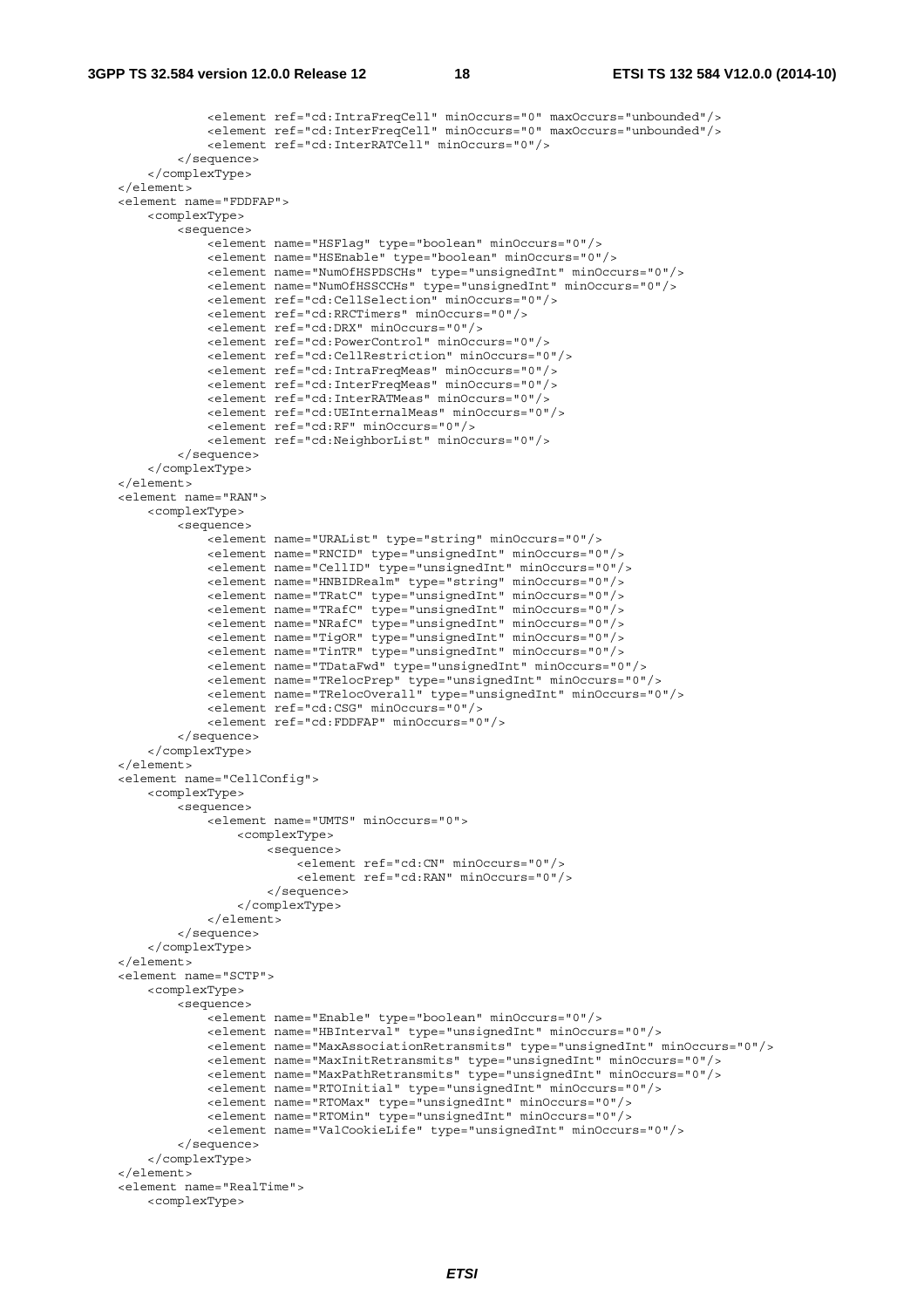```
 <sequence> 
                  <element name="RTCPEnable" type="boolean" minOccurs="0"/> 
              </sequence> 
         </complexType> 
     </element> 
     <element name="Packet"> 
         <complexType> 
              <sequence> 
                 .<br><element name="EchoInterval" type="unsignedInt" minOccurs="0"/>
              </sequence> 
         </complexType> 
      </element> 
     <element name="IPsec"> 
         <complexType> 
              <sequence> 
                 -<br>-<element name="IpsecUsaqeIndicator" type="boolean" minOccurs="0"/>
             </sequence> 
          </complexType> 
     </element> 
     <element name="Tunnel"> 
         <complexType> 
              <sequence> 
                  <element name="VirtualInterface" minOccurs="0" maxOccurs="unbounded"> 
                      <complexType> 
                           <sequence> 
                               <element name="Enable" type="boolean" minOccurs="0"/> 
                               <element ref="cd:Modifier" minOccurs="0"/> 
                               <element name="CryptoProfile" type="string" minOccurs="0"/> 
                               <element name="DSCPMarkPolicy" type="integer" minOccurs="0"/> 
                           </sequence> 
                       </complexType> 
                  </element> 
              </sequence> 
          </complexType> 
     </element> 
     <element name="Security"> 
         <complexType> 
              <sequence> 
                  <element name="Secret" minOccurs="0" maxOccurs="unbounded"> 
                      <complexType> 
                           <sequence> 
                               <element name="Enable" type="boolean" minOccurs="0"/> 
                           </sequence> 
                       </complexType> 
                  </element> 
                  <element name="Pkey" minOccurs="0" maxOccurs="unbounded"> 
                      <complexType> 
                           <sequence> 
                               <element name="Enable" type="boolean" minOccurs="0"/> 
                           </sequence> 
                       </complexType> 
                 \epsilon/element>
                  <element name="CryptoProfile" minOccurs="0" maxOccurs="unbounded"> 
                       <complexType> 
                           <sequence> 
                              .<br><element ref="cd:Modifier" minOccurs="0"/>
                               <element name="Enable" type="boolean" minOccurs="0"/> 
                               <element name="AuthMethod" type="string"/> 
                               <element name="MaxChildSA" type="unsignedInt" minOccurs="0"/> 
                               <element name="IKEEncrypt" type="string"/> 
                               <element name="IKEPRF" type="string"/> 
                               <element name="IKEIntegrity" type="string"/> 
                               <element name="IKEDH" type="string"/> 
                               <element name="ESPEncrypt" type="string"/> 
                               <element name="ESPIntegrity" type="string"/> 
                               <element name="IPsecWindowSize" type="unsignedInt" minOccurs="0"/> 
                               <element name="IKERekeyLifetime" type="unsignedInt" minOccurs="0"/> 
                               <element name="IPsecRekeyLifetimeByte" type="unsignedInt" 
minOccurs="0"/> 
                               <element name="IPsecRekeyLifetimeTime" type="unsignedInt" 
minOccurs="0"/> 
                               <element name="DPDTimer" type="unsignedInt" minOccurs="0"/> 
                               <element name="NATTKeepaliveTimer" type="unsignedInt" minOccurs="0"/> 
                           </sequence> 
                       </complexType> 
                  </element> 
              </sequence> 
         </complexType>
```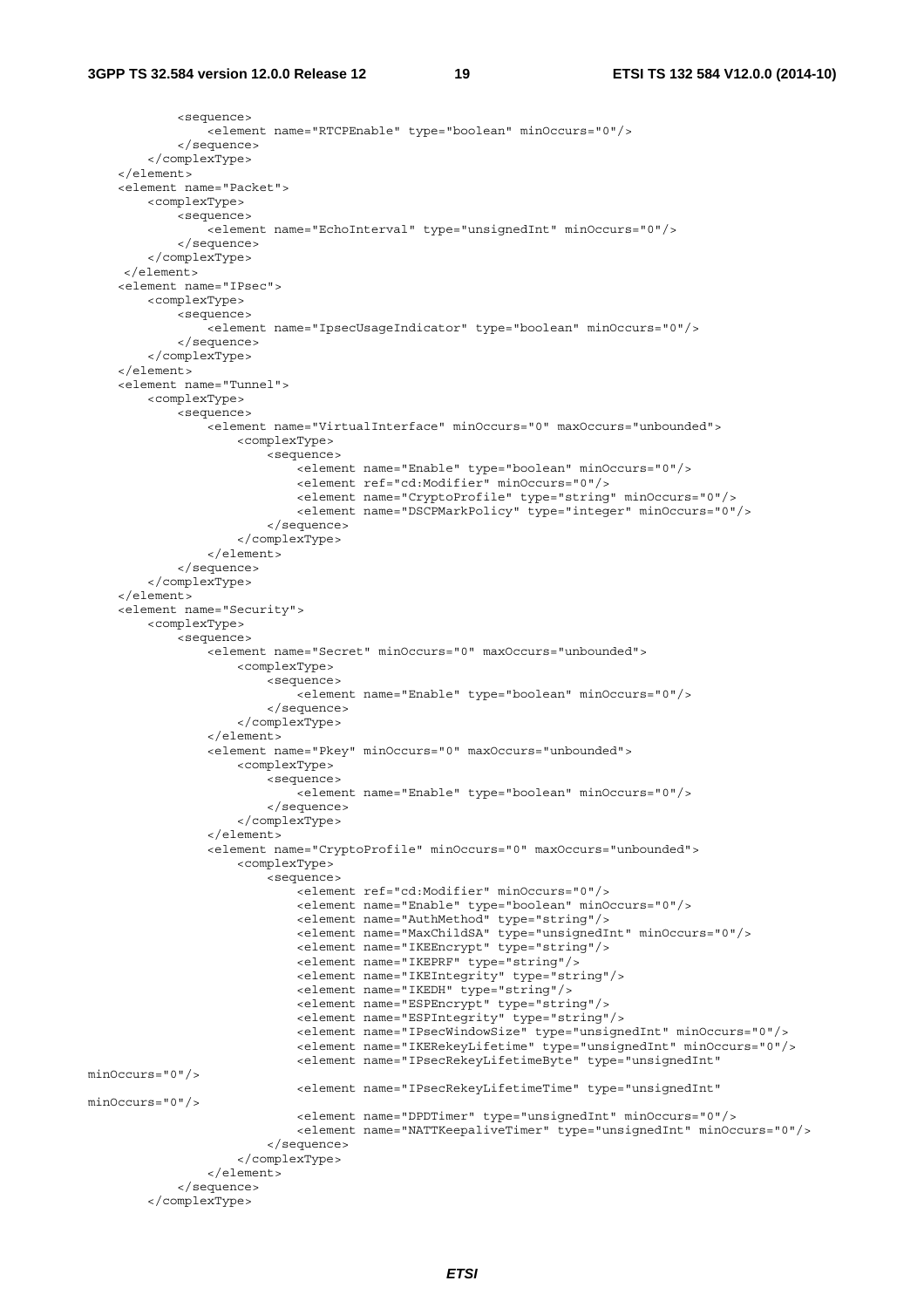</element> <element name="Transport"> <complexType> <sequence> <element ref="cd:SCTP" minOccurs="0"/> <element ref="cd:RealTime" minOccurs="0"/> <element ref="cd:Packet" minOccurs="0"/> <element ref="cd:IPsec" minOccurs="0"/> <element ref="cd:Tunnel" minOccurs="0"/> <element ref="cd:Security" minOccurs="0"/> </sequence> </complexType> </element> <element name="WCDMAFDD"> <complexType> <sequence> <element ref="cd:InServiceHandling" minOccurs="0"/> <element name="ScanOnBoot" type="boolean" minOccurs="0"/> <element name="ScanPeriodically" type="boolean" minOccurs="0"/> <element name="PeriodicInterval" type="unsignedInt" minOccurs="0"/> <element name="PeriodicTime" type="dateTime" minOccurs="0"/> <element name="REMPLMNList" type="string" minOccurs="0"/> <element name="REMBandList" type="string" minOccurs="0"/> <element name="UARFCNDLList" type="string" minOccurs="0"/> <element name="ScanTimeout" type="unsignedInt" minOccurs="0"/> </sequence> </complexType> </element> <element name="GSM"> <complexType> <sequence> <element ref="cd:InServiceHandling" minOccurs="0"/> <element name="ScanOnBoot" type="boolean" minOccurs="0"/> <element name="ScanPeriodically" type="boolean" minOccurs="0"/> <element name="PeriodicInterval" type="unsignedInt" minOccurs="0"/> <element name="PeriodicTime" type="dateTime" minOccurs="0"/> <element name="REMPLMNList" type="string" minOccurs="0"/> <element name="REMBandList" type="string" minOccurs="0"/> <element name="ARFCNList" type="string" minOccurs="0"/> <element name="ScanTimeout" type="unsignedInt" minOccurs="0"/> </sequence> </complexType> </element> <element name="REM"> <complexType> <sequence> <element ref="cd:WCDMAFDD" minOccurs="0"/> <element ref="cd:GSM" minOccurs="0"/> </sequence> </complexType> </element> <element name="GPS"> <complexType> <sequence> <element name="ScanOnBoot" type="boolean" minOccurs="0"/> <element name="ScanPeriodically" type="boolean" minOccurs="0"/> <element name="PeriodicInterval" type="unsignedInt" minOccurs="0"/> <element name="PeriodicTime" type="dateTime" minOccurs="0"/> <element name="ContinuousGPS" type="boolean" minOccurs="0"/> <element name="ScanTimeout" type="unsignedInt" minOccurs="0"/> </sequence> </complexType> </element> <!-- Configuration data file root XML element --> <element name="configDataFile"> <complexType> <sequence> -<br><element name="fileHeader"> <complexType> <attribute name="fileFormatVersion" type="string" use="required"/> <attribute name="senderName" type="string" use="optional"/> <attribute name="vendorName" type="string" use="optional"/> </complexType> </element> <element name="configData" minOccurs="0" maxOccurs="unbounded"> <complexType> <sequence> <element name="managedElement">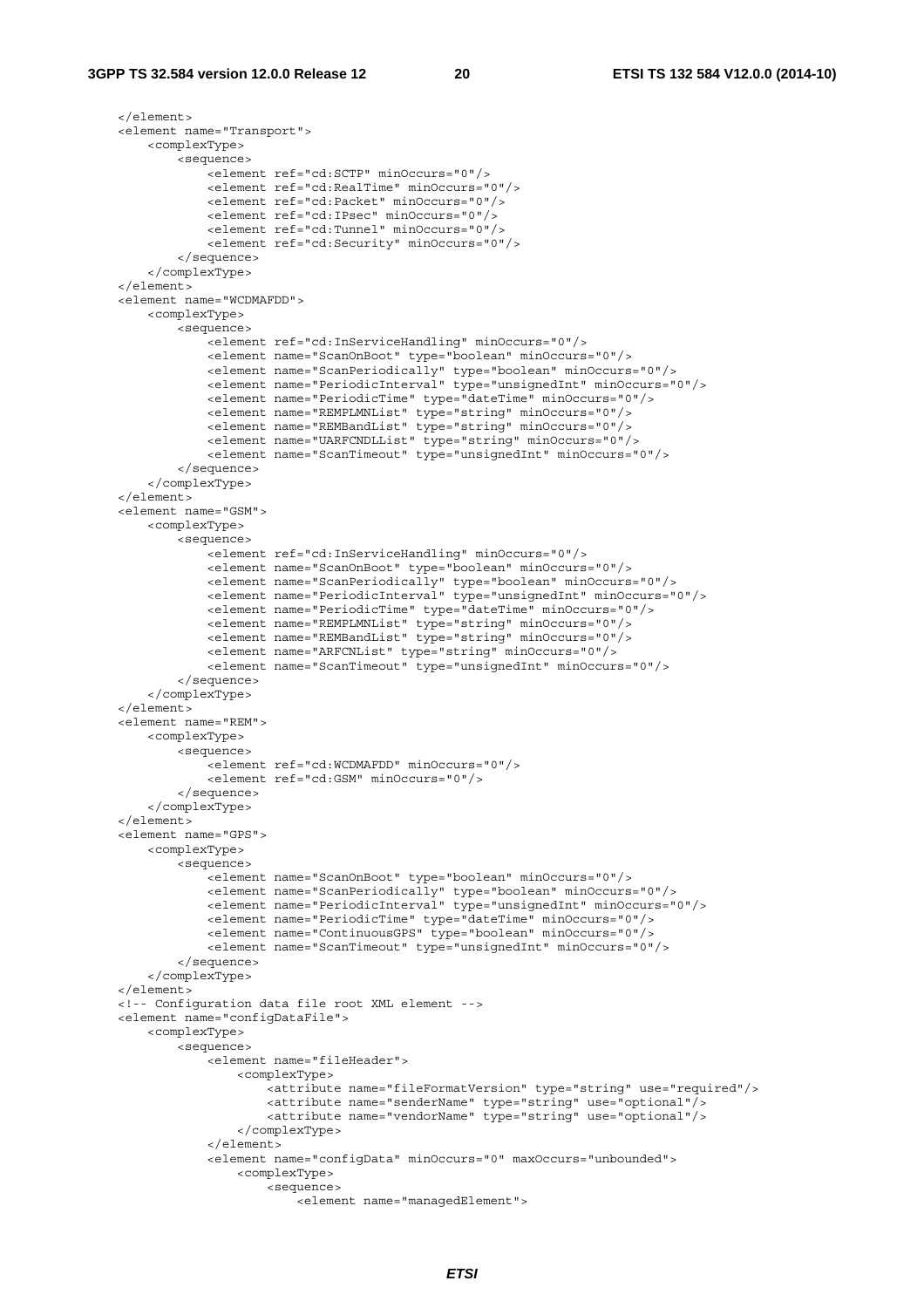```
 <complexType> 
                                        <attribute name="localDn" type="string" use="optional"/> 
                                        <attribute name="userLabel" type="string" use="optional"/> 
                                        <attribute name="swVersion" type="string" use="optional"/> 
                                    </complexType> 
                               </element> 
                               <element ref="cd:DeviceInfo" minOccurs="0"/> 
                               <element ref="cd:ManagementServer" minOccurs="0"/> 
                               <element ref="cd:Time" minOccurs="0"/> 
                               <element name="FAPService" minOccurs="0" maxOccurs="unbounded"> 
                                   <complexType> 
                                        <sequence> 
                                           .<br><element ref="cd:DNPrefix" minOccurs="0"/>
                                            <element ref="cd:FAPControl" minOccurs="0"/> 
                                            <element ref="cd:AccessMgmt" minOccurs="0"/> 
                                            <element ref="cd:CellConfig" minOccurs="0"/> 
                                            <element ref="cd:Transport" minOccurs="0"/> 
                                            <element ref="cd:REM" minOccurs="0"/> 
                                            <element ref="cd:GPS" minOccurs="0"/> 
                                        </sequence> 
                                    </complexType> 
                               </element> 
                           </sequence> 
                      </complexType> 
                  </element> 
                  <element name="fileFooter"> 
                      <complexType> 
                           <attribute name="dateTime" type="dateTime" use="required"/> 
                      </complexType> 
                 >/element \sim </sequence> 
         </complexType> 
     </element> 
</schema>
```
#### 4.2.3 CM data file XML header

The following header shall be used in actual XML CM data files:

```
<?xml version="1.0" encoding="UTF-8"?> 
<?xml-stylesheet type="text/xsl" href="configData.xsl"?> 
<ConfigDataFile 
  xmlns= 
"http://www.3gpp.org/ftp/specs/archive/32_series/32.584#configData" 
>
```
## 5 PM data format definition

#### 5.1 Mapping table

Table 5.1 maps the PM file content items in the 3GPP TS 32.582 [9] document to those used in the XML schema based file format definitions. XML tag attributes are useful where data values bind tightly to its parent element. They have been used where appropriate.

| <b>File Content Item</b> | <b>XML schema</b>  | <b>Description</b> |
|--------------------------|--------------------|--------------------|
|                          | based XML tag      |                    |
| measDataCollection       | measCollecFile     |                    |
| lmeasFileHeader          | fileHeader         |                    |
| ImeasData                | ImeasData          |                    |
| ImeasFileFooter          | fileFooter         |                    |
| lfileFormatVersion       | <b>IfileHeader</b> |                    |
|                          | IfileFormatVersion |                    |

**Table 5.1 Mapping of File Content Items to XML tags**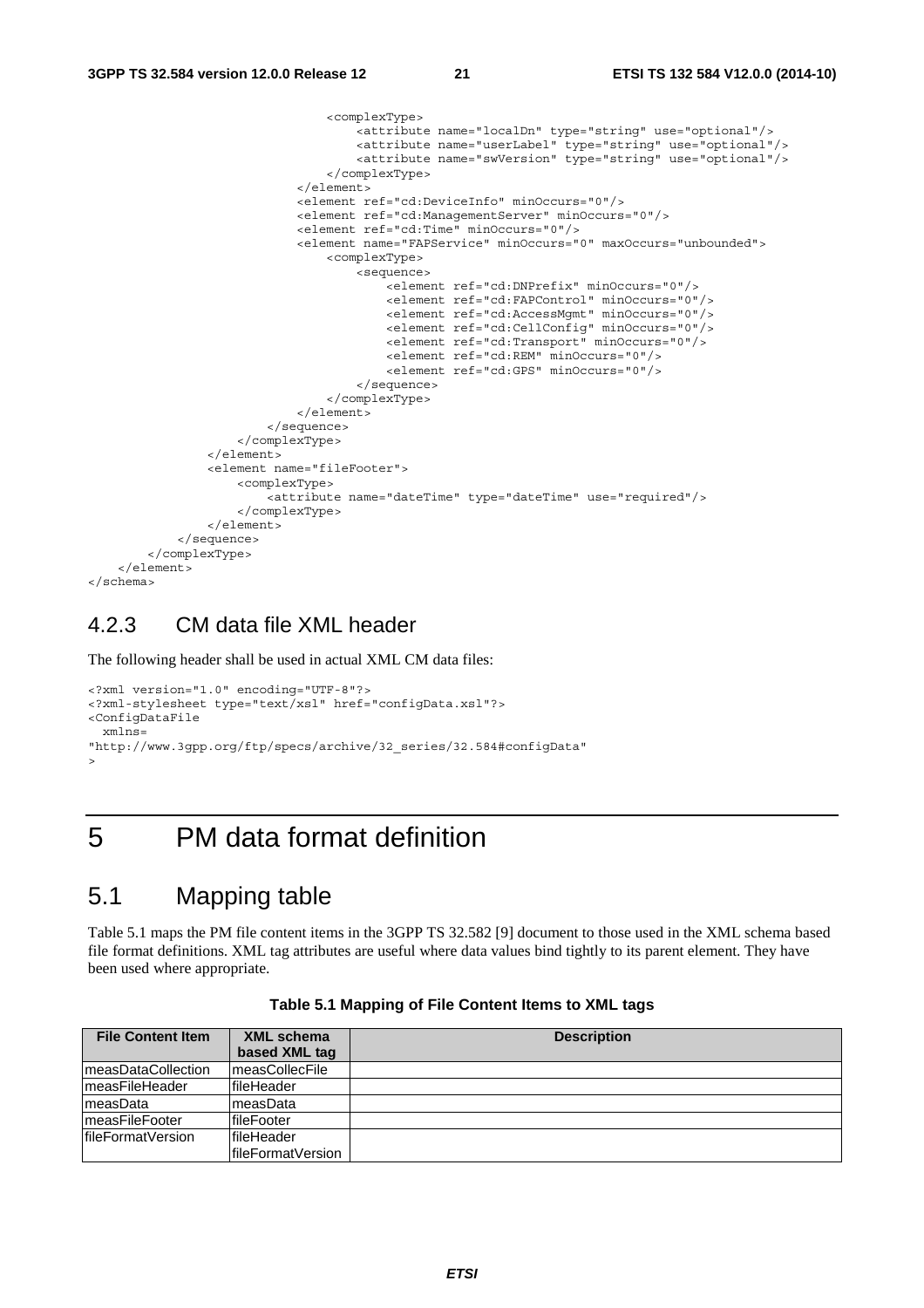| <b>File Content Item</b>            | <b>XML schema</b><br>based XML tag | <b>Description</b>                                                                                                                                |
|-------------------------------------|------------------------------------|---------------------------------------------------------------------------------------------------------------------------------------------------|
| senderName                          | fileHeader                         | This attribute shall hold the DN of HNB. See Note 1.                                                                                              |
|                                     | dnPrefix                           |                                                                                                                                                   |
|                                     | and                                | See TS 32.300 [4] for definition of DN.                                                                                                           |
|                                     | fileSender                         |                                                                                                                                                   |
| senderType                          | localDn<br>fileSender              | For the XML schema based XML format, XML attribute specification                                                                                  |
|                                     | elementType                        | "elementType" may be absent in case the "senderType" is not configured in                                                                         |
|                                     |                                    | the sender.                                                                                                                                       |
| vendorName                          | fileHeader                         | For the XML schema based XML format, XML attribute specification                                                                                  |
|                                     | vendorName                         | "vendorName" may be absent in case the "vendorName" is not configured in                                                                          |
|                                     |                                    | the sender.                                                                                                                                       |
| collectionBeginTime                 | measCollec                         | 3GPP TS 32.582 [9] clause 6.3.2.1 Period Statistics "ReportStartTime"                                                                             |
| neld                                | beginTime<br>managedElement        |                                                                                                                                                   |
| neUserName                          | managedElement                     | For the XML schema based XML format, XML attribute specification                                                                                  |
|                                     | userLabel                          | "userLabel" may be absent in case the "nEUserName" is not configured in the                                                                       |
|                                     |                                    | CM applications.                                                                                                                                  |
|                                     |                                    | Not used in HNB PM file                                                                                                                           |
| neDistinguishedName                 | fileHeader                         | This attribute shall hold the DN of HNB. See Note 1.                                                                                              |
|                                     | dnPrefix<br>and                    |                                                                                                                                                   |
|                                     | managedElement                     | See TS 32.300 [4] for definition of DN.                                                                                                           |
|                                     | localDn                            |                                                                                                                                                   |
| neSoftwareVersion                   | managedElement                     | For the XML schema based XML format, XML attribute specification                                                                                  |
|                                     | swVersion                          | "swVersion" may be absent in case the "nESoftwareVersion" is not                                                                                  |
|                                     |                                    | configured in the CM applications.                                                                                                                |
|                                     |                                    | Not used in HNB PM file                                                                                                                           |
| measInfo<br>measInfold              | measInfo<br>measInfold             |                                                                                                                                                   |
| measTimeStamp                       | granPeriod                         | Calculated from the 3GPP TS 32.582 [9] clause 6.3.2.1 Period Statistics                                                                           |
|                                     | endTime                            | "ReportStartTime" + accumulation of the 3GPP TS 32.582 [9] clause 6.3.2.1                                                                         |
|                                     |                                    | Period Statistics "SampleSeconds"                                                                                                                 |
| jobld                               | Job jobld                          | Not used in HNB PM file                                                                                                                           |
| granularityPeriod                   | granPeriod                         | For the XML schema based XML format, the value of XML attribute                                                                                   |
|                                     | duration                           | specification "duration" shall use the truncated representation "PTnS" (see                                                                       |
|                                     |                                    | $[13]$ .<br>3GPP TS 32.582 [9] clause 6.3.2.1 Period Statistics "SampleInterval"                                                                  |
| reportingPeriod                     | repPeriod                          | For the XML schema based XML format, the value of XML attribute                                                                                   |
|                                     | duration                           | specification "duration" shall use the truncated representation "PTnS" (see                                                                       |
|                                     |                                    | [13]).                                                                                                                                            |
|                                     |                                    | 3GPP TS 32.582 [9] clause 6.3.1.1 Period Upload Interval                                                                                          |
| measTypes                           | measTypes                          | For the XML schema based XML format, depending on sender's choice for                                                                             |
|                                     | or<br>measType                     | optional positioning presence, either XML element "measTypes" or XML<br>elements "measType" will be used.                                         |
|                                     |                                    | 3GPP TS 32.582 [9] clause 6.3.2.2 Period Statistics Reference                                                                                     |
| measValues                          | measValue                          |                                                                                                                                                   |
| measObjInstId                       | measValue                          | Identifier of the Managed Object (see TS 32.432 [20].)                                                                                            |
|                                     | measObjLdn                         |                                                                                                                                                   |
| measResults                         | measResults                        | For the XML schema based XML format, depending on sender's choice for                                                                             |
|                                     | or<br>R                            | optional positioning presence, either XML element "measResults" or XML<br>elements "r" will be used.                                              |
|                                     |                                    | Broadband Forum data object PeriodicStatistics.SampleSet.{i}.                                                                                     |
|                                     |                                    | Parameter. {i}. Values (see TR-157 Amendment 1 [15])                                                                                              |
| suspectFlag                         | Suspect                            | Not used in HNB PM file                                                                                                                           |
| timeStamp                           | measCollec                         | 3GPP TS 32.582 [9] clause 6.3.2.1 Period Statistics ReportEndTime                                                                                 |
|                                     | endTime                            |                                                                                                                                                   |
| There is no                         | measType p                         | An optional positioning XML attribute specification of XML element                                                                                |
| corresponding File<br>Content Item. |                                    | "measType" (XML schema based), used to identify a measurement type for<br>the purpose of correlation to a result. The value of this XML attribute |
|                                     |                                    | specification is expected to be a non-zero, non-negative integer value that is                                                                    |
|                                     |                                    | unique for each instance of XML element "measType" that is contained within                                                                       |
|                                     |                                    | the measurement data collection file.                                                                                                             |
|                                     |                                    | Not used in HNB PM file                                                                                                                           |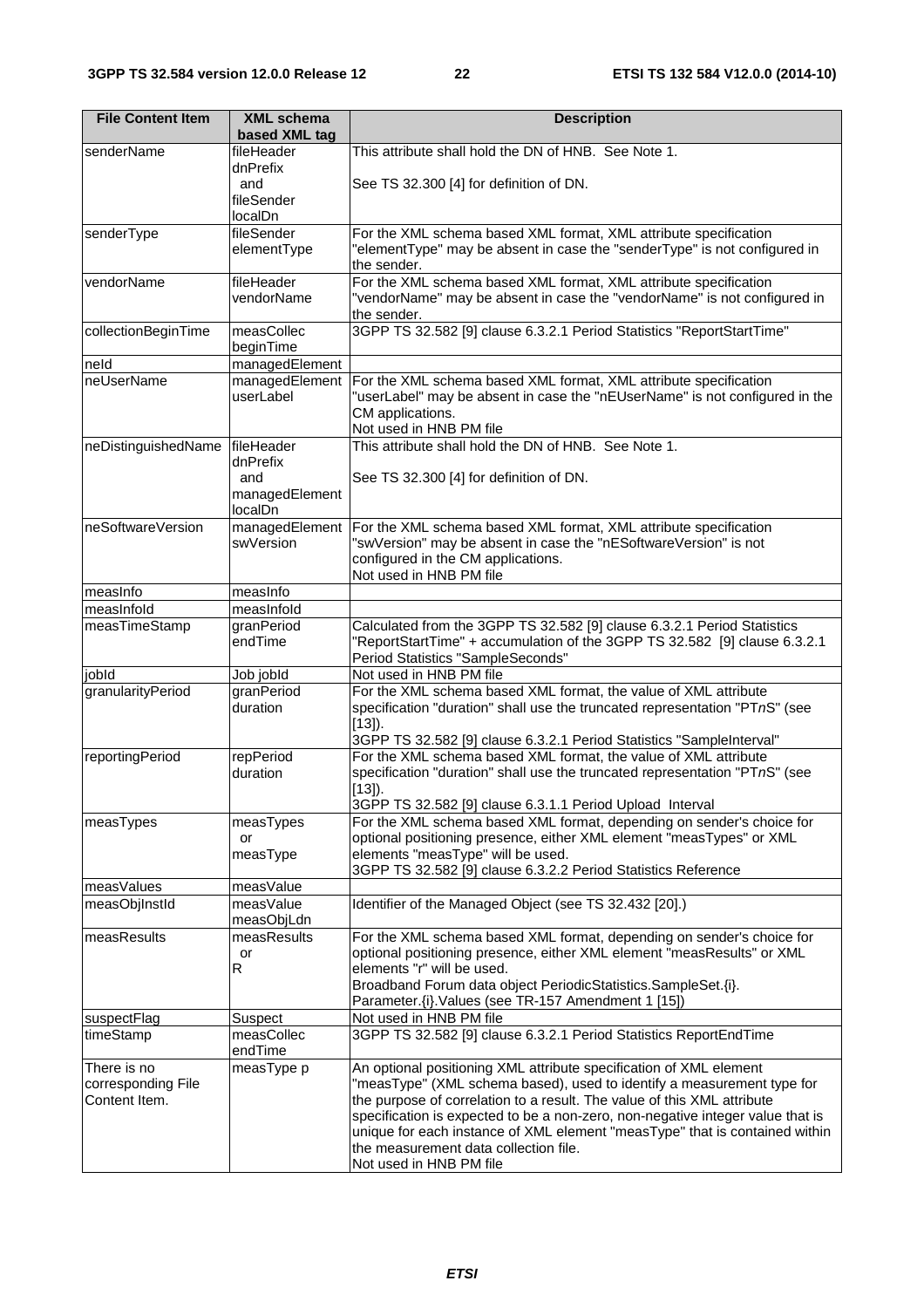| <b>File Content Item</b>                           | XML schema    | <b>Description</b>                                                                                                                                                                                                                                                                                                                     |
|----------------------------------------------------|---------------|----------------------------------------------------------------------------------------------------------------------------------------------------------------------------------------------------------------------------------------------------------------------------------------------------------------------------------------|
|                                                    | based XML tag |                                                                                                                                                                                                                                                                                                                                        |
| There is no<br>corresponding File<br>Content Item. | r p           | An optional positioning XML attribute specification of XML element "r", used<br>to correlate a result to a measurement type. The value of this XML attribute<br>specification should match the value of XML attribute specification "p" of the<br>corresponding XML element "measType" (XML schema based).<br>INot used in HNB PM file |

NOTE: There are two forms of naming for HNB. Implementation can choose to use one of the two.

1. The full DN: The name hierarchy is defined by TS 32.772 [18]. DN Prefix may or may not be present. The value for the 'id' for HNB is a string and is the HNB Identifier or HNB Name (see Annex C Table C.1 of TS 22.220 [19]).

Example 1: "DC=a1.companyNN.com,SubNetwork=1,ManagementNode=6, HMSFunction=99,HNB=abc1234"

2. There is no name hierarchy. It is a string and it is the value of the HNB Identifier or HNB Name (see Annex C Table C.1 of TS 22.220 [19]).

Example 2: "abc1234"

The representation of all timestamps in PM files shall follow the representations allowed by the ISO 8601 [abc].

The precise format for timestamp representation shall be determined by the technology used for encoding the PM file (e.g. XML DTD, XML Schema). The choice of technology should ensure that this representation is derived from ISO 8601 [abc]. Based on the representation used, the timestamp shall refer to either UTC time or local time or local time with offset from UTC.

#### 5.2 XML schema based PM data file format definition

#### 5.2.1 PM data file XML diagram

For the purposes of the present document XML diagram in TS 32.435 [8] section 4.2.1 applies.

#### 5.2.2 PM data file XML schema

For the purposes of the present document XML schema in TS 32.435 [8] section 4.2.2 applies.

#### 5.2.2 PM data file XML header

For the purposes of the present document XML header in TS 32.435 [8] section 4.2.3 applies.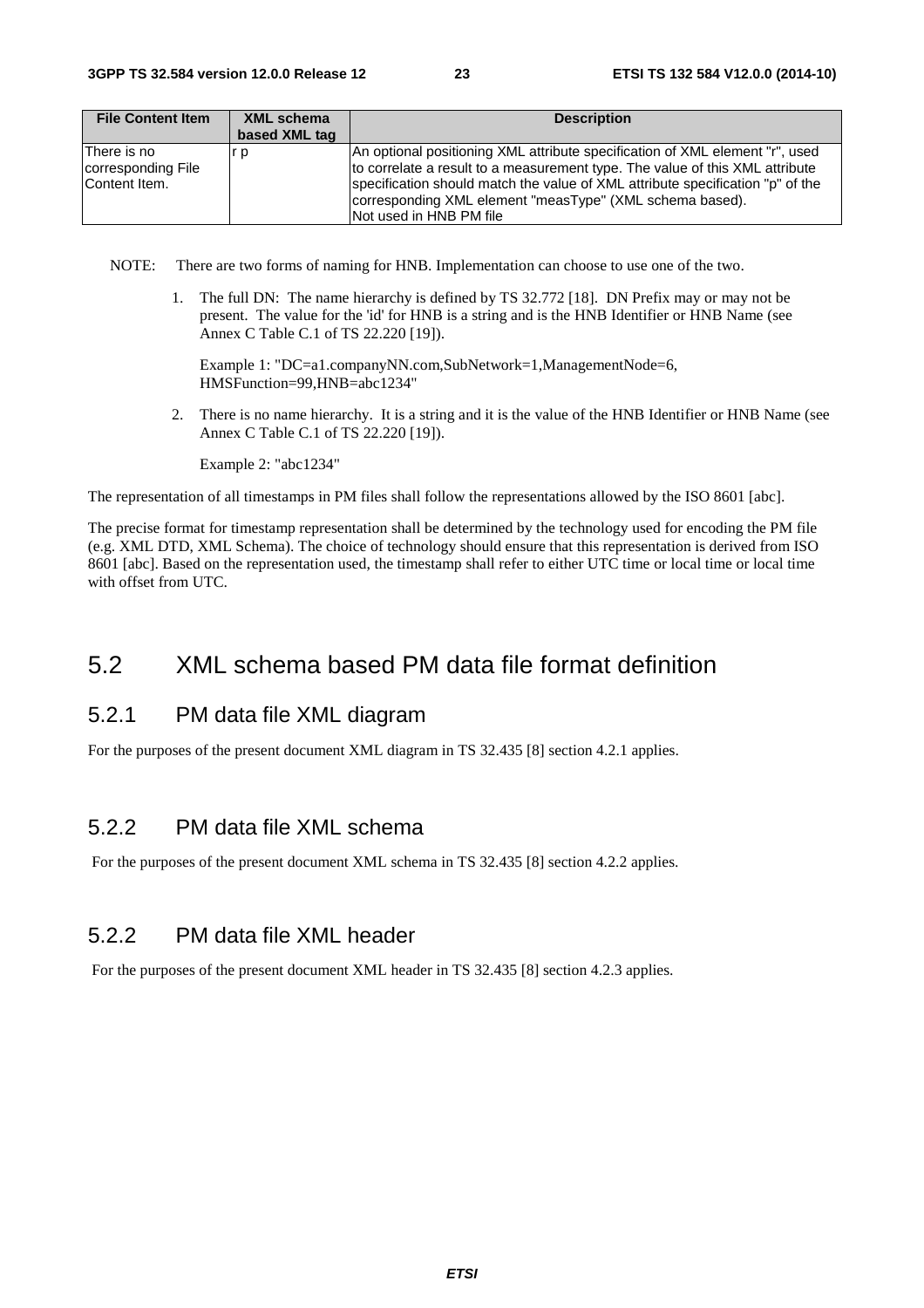# Annex A (informative): Examples

# A.1 XML schema based CM data file

```
<?xml version="1.0" encoding="UTF-8"?> 
<?xml-stylesheet type="text/xsl" href="ConfigData.xsl"?> 
<configDataFile xmlns="http://www.3gpp.org/ftp/specs/archive/32_series/32.584# onfigData" 
xmlns:xsi="http://www.w3.org/2001/XMLSchema-instance" 
xsi:schemaLocation="http://www.3gpp.org/ftp/specs/archive/32_series/32.584#configData" 
http://www.3gpp.org/ftp/specs/archive/32_series/32.584#configData"> 
     <fileHeader fileFormatVersion="32.584 V1.0" vendorName="Company NN" > 
     </fileHeader> 
     <configData> 
         <managedElement localDn="SubNetwork=CountryNN,MeContext=MEC-Gbg-1,ManagedElement=RNC-Gbg-1" 
userLabel="RNC Telecomville"/> 
          <DeviceInfo> 
              <ProvisioningCode>0101</ProvisioningCode> 
         </DeviceInfo> 
     </configData> 
     <fileFooter dateTime="2000-03-01T14:15:00+02:00"> 
     </fileFooter> 
</configDataFile>
```
# A.2 XML schema based PM data file

For the purposes of the present document the examples in TS 32.435 [8] Annex A apply.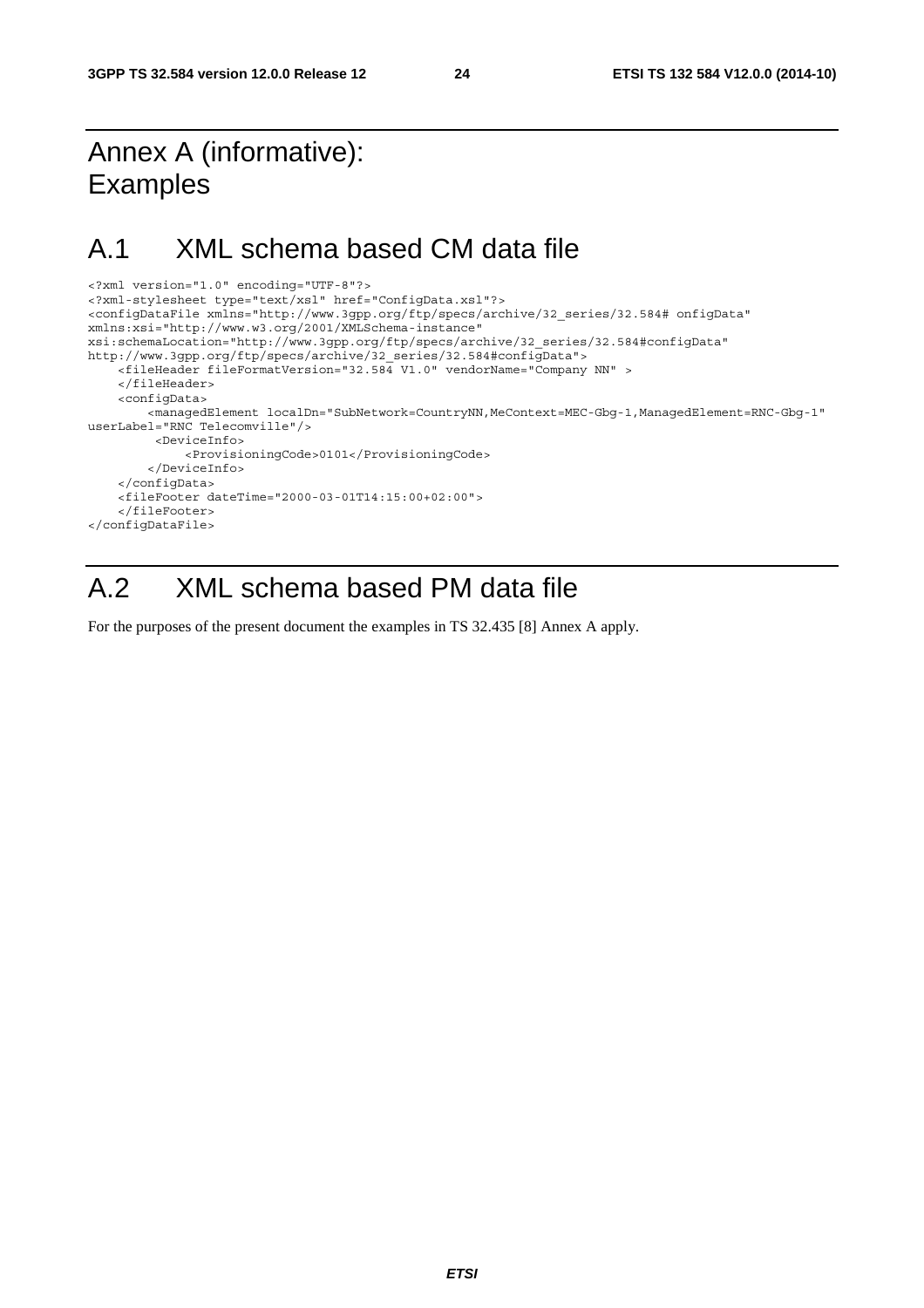Annex B (informative): Void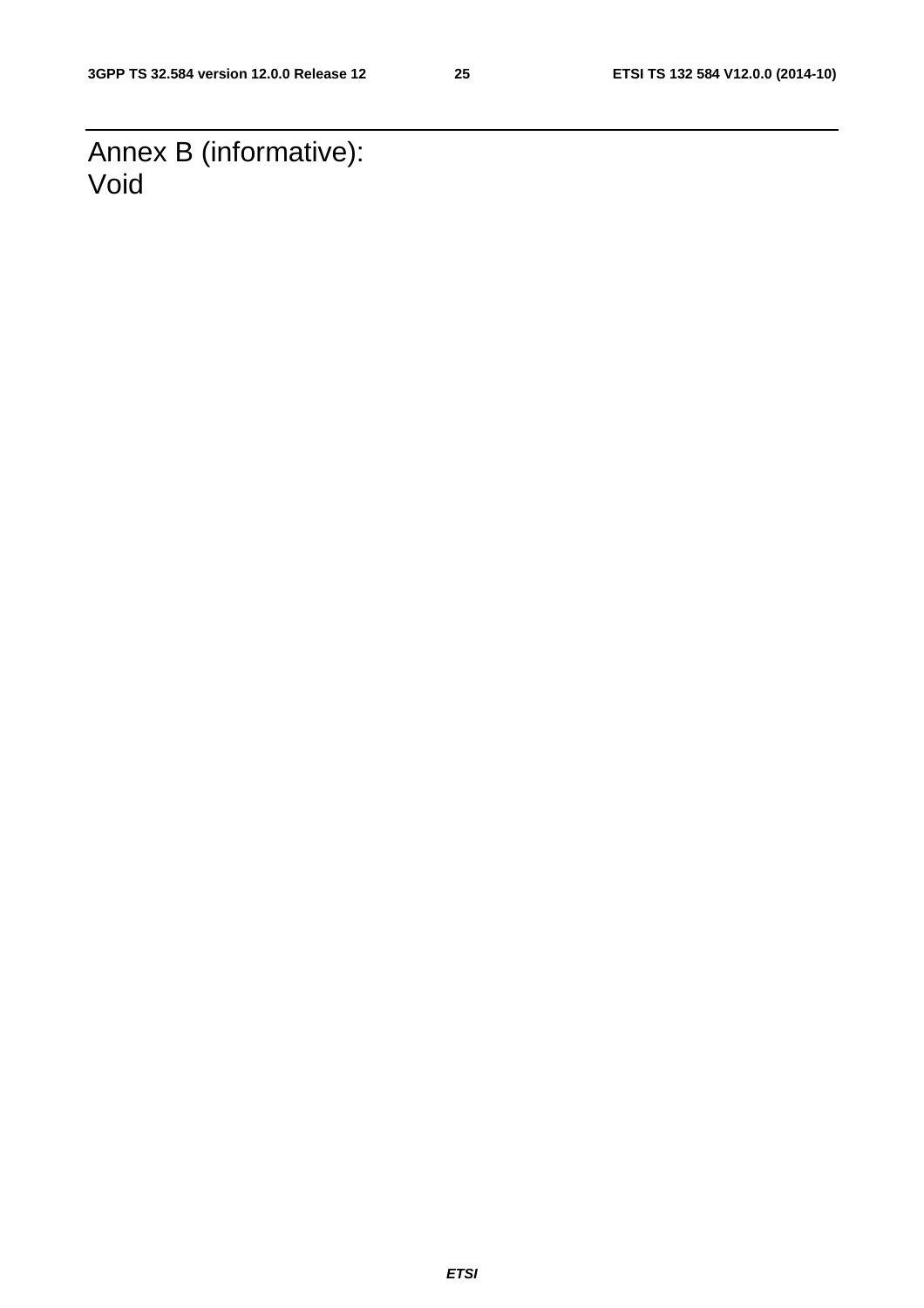# Annex C (informative): Change history

| Date    | TSG#         | <b>TSG Doc.</b> | <b>ICR</b> | Rev                      | <b>Change history</b><br><b>Subject/Comment</b>                   | Old    | <b>New</b>    |
|---------|--------------|-----------------|------------|--------------------------|-------------------------------------------------------------------|--------|---------------|
| 2009-06 | <b>SA#44</b> | SP-090302       | $\sim$     | --                       | Presentation for information and approval                         | 1.0.0  | 8.0.0         |
| 2009-09 | SA#45        | SP-090534       |            |                          | Correct global modifier of XML file for CM to instance specific   | 8.0.0  | 8.1.0         |
|         |              |                 | 001        |                          | modifier                                                          |        |               |
| 2009-09 | SA#45        | SP-090534       |            |                          | Correct FAPService. (i). Transport. Security. Secret. (i). object | 8.0.0  | 8.1.0         |
|         |              |                 | 002        |                          | defnitions                                                        |        |               |
| 2009-09 | SA#45        | SP-0905391003   |            |                          | Change CM file per contribution to BBF                            | 8.0.0  | 8.1.0         |
| 2009-12 | <b>SA-46</b> | SP-090719 004   |            | $-1$                     | Discontinuation of the maintenance of WSDL/XML schema folders     | 8.1.0  | 9.0.0         |
| 2010-03 | <b>SA#47</b> | SP-100035 005   |            | $-$                      | Update references to BBF TR-157                                   | 9.0.0  | 9.1.0         |
| 2010-03 | <b>SA#47</b> | SP-100035 006   |            | --                       | The element definition of 'Home Zone name' modification           | 9.0.0  | 9.1.0         |
| 2010-09 | SA#49        | SP-1004881007   |            | $- -$                    | Clarify the description of attributes using Distinguished Name    | 9.1.0  | 9.2.0         |
| 2011-03 | <b>SA#51</b> | SP-110099 008   |            | $\overline{\phantom{a}}$ | Add LIPA access management XML element                            | 9.2.0  | 10.0.0        |
| 2011-06 | SA#52        | SP-110288       |            |                          | Correction of XML definition for HNB non-IPsec usage - alignment  | 10.0.0 | 10.1.0        |
|         |              |                 | 010        |                          | with 33.320                                                       |        |               |
| 2012-09 |              |                 |            |                          | Update to Rel-11 version (MCC)                                    |        | 10.1.0 11.0.0 |
| 2014-10 |              |                 |            |                          | Update to Rel-12 version (MCC)                                    |        | 11.0.0 12.0.0 |